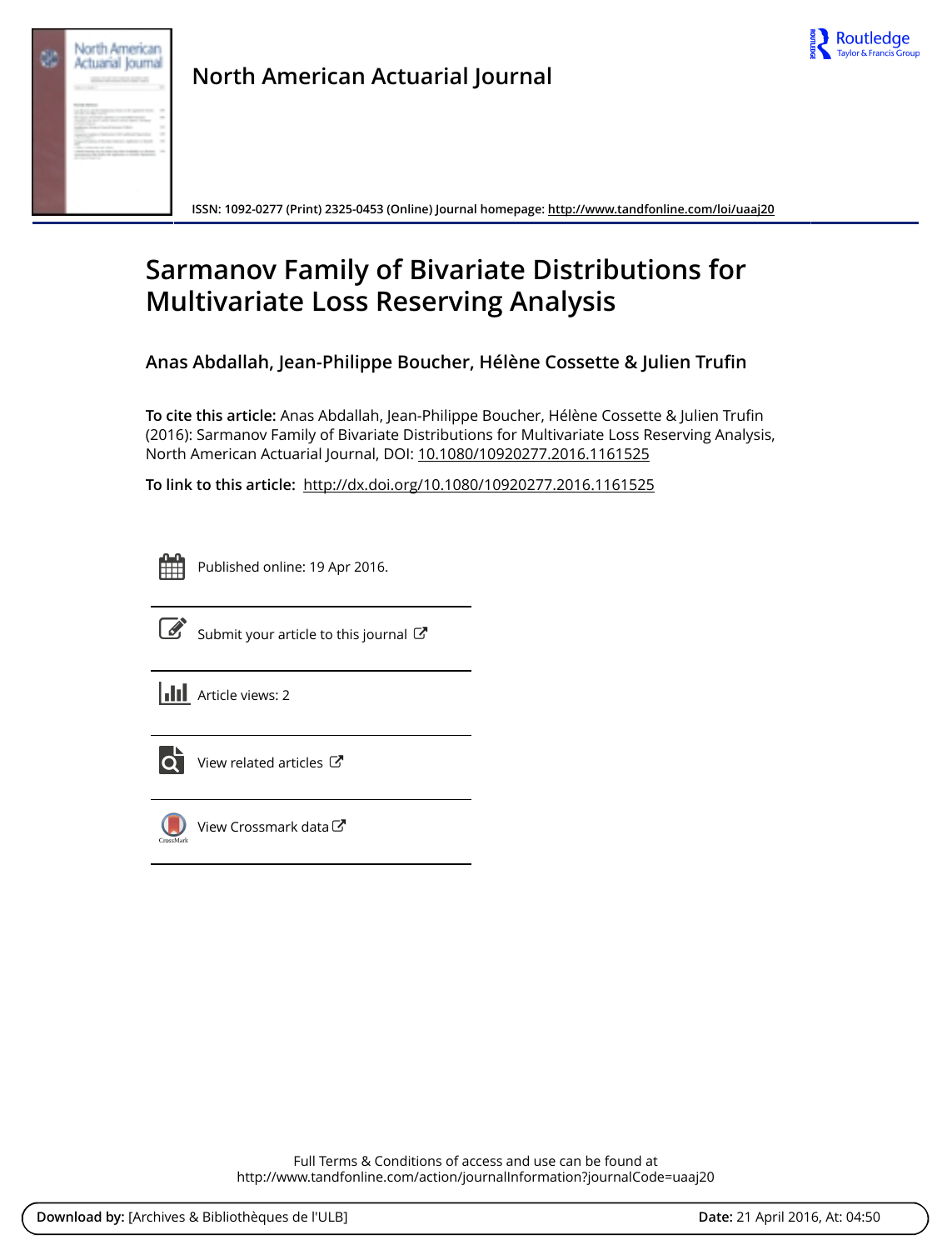

# **Sarmanov Family of Bivariate Distributions for Multivariate Loss Reserving Analysis**

Anas Abdallah,<sup>1</sup> Jean-Philippe Boucher,<sup>2</sup> Hélène Cossette,<sup>1</sup> and Julien Trufin<sup>3</sup>

<sup>1</sup>École d'Actuariat, Université Laval, Quebec City, Quebec, Canada 2 *Departement de Math ´ ematiques, UQAM, Montreal, Quebec, Canada ´* 3 *Departement de Math ´ ematiques, Universit ´ e Libre de Bruxelles (ULB), Brussels, Belgium ´*

**The correlation among multiple lines of business plays a critical role in aggregating claims and thus determining loss reserves for an insurance portfolio. We show that the Sarmanov family of bivariate distributions is a convenient choice to capture the dependencies introduced by various sources, including the common calendar year, accident year, and development period effects. The density of the bivariate Sarmanov distributions with different marginals can be expressed as a linear combination of products of independent marginal densities. This pseudo-conjugate property greatly reduces the complexity of posterior computations. In a case study, we analyze an insurance portfolio of personal and commercial auto lines from a major U.S. property-casualty insurer.**

# **1. INTRODUCTION**

Provisions generally represent most of the liabilities of a property and casualty insurance company. It is therefore crucial for a company to estimate its provisions well. With the advent of the new regulatory standards (e.g., Solvency II in Europe and the upcoming ORSA<sup>1</sup> guidelines in North America), it is now necessary for an insurer to be more accurate and rigorous to settle the amount of provisions for the entire portfolio. This involves taking into account the correlation between the lines of business.

To incorporate dependencies among multiple runoff triangles, the literature can be separated into two different schools of thought.

The first strand of research examines distribution-free methods, where the (conditional) mean squared prediction error can be derived to measure prediction uncertainty. For example, Braun (2004) takes into account the correlations between the segments by introducing a correlation between development factors, while Schmidt (2006) adopts a multivariate approach, by performing a simultaneous study of all segments of the portfolio.

The other approach relies on parametric methods based on distributional families, allowing predictive distribution of unpaid losses, which is believed to be more informative to actuaries in setting a reasonable reserve range than a single mean squared prediction error. We will focus on the parametric approach.

Parametric reserving methods mainly involve copulas to model dependence between lines of business. For example, Brehm (2002) uses a Gaussian copula to model the joint distribution of unpaid losses, while De Jong (2012) models dependence between lines of business with a Gaussian copula correlation matrix. Shi et al.  $(2012)$  and Wüthrich et al.  $(2013)$  also use a multivariate Gaussian copula to accommodate correlation due to accounting years within and across runoff triangles. Bootstrapping is another popular parametric approach used to forecast the predictive distribution of unpaid losses for correlated lines of business. Kirschner et al. (2008) use a synchronized bootstrap, and Taylor and McGuire (2007) extend this result to a generalized linear model context. More recently, Abdallah et al. (2015) have used hierarchical Archimedean copulas to accommodate correlation within and between runoff triangles.

Address correspondence to Anas Abdallah, École d'Actuariat, Université Laval, Quebec City, Quebec, Canada. E-mail: anas.abdallah.1@ulaval.ca

Color versions of one or more of the figures in the article can be found online at www.tandfonline.com/uaaj.

<sup>&</sup>lt;sup>1</sup>ORSA: Own Risk and Solvency Assessment.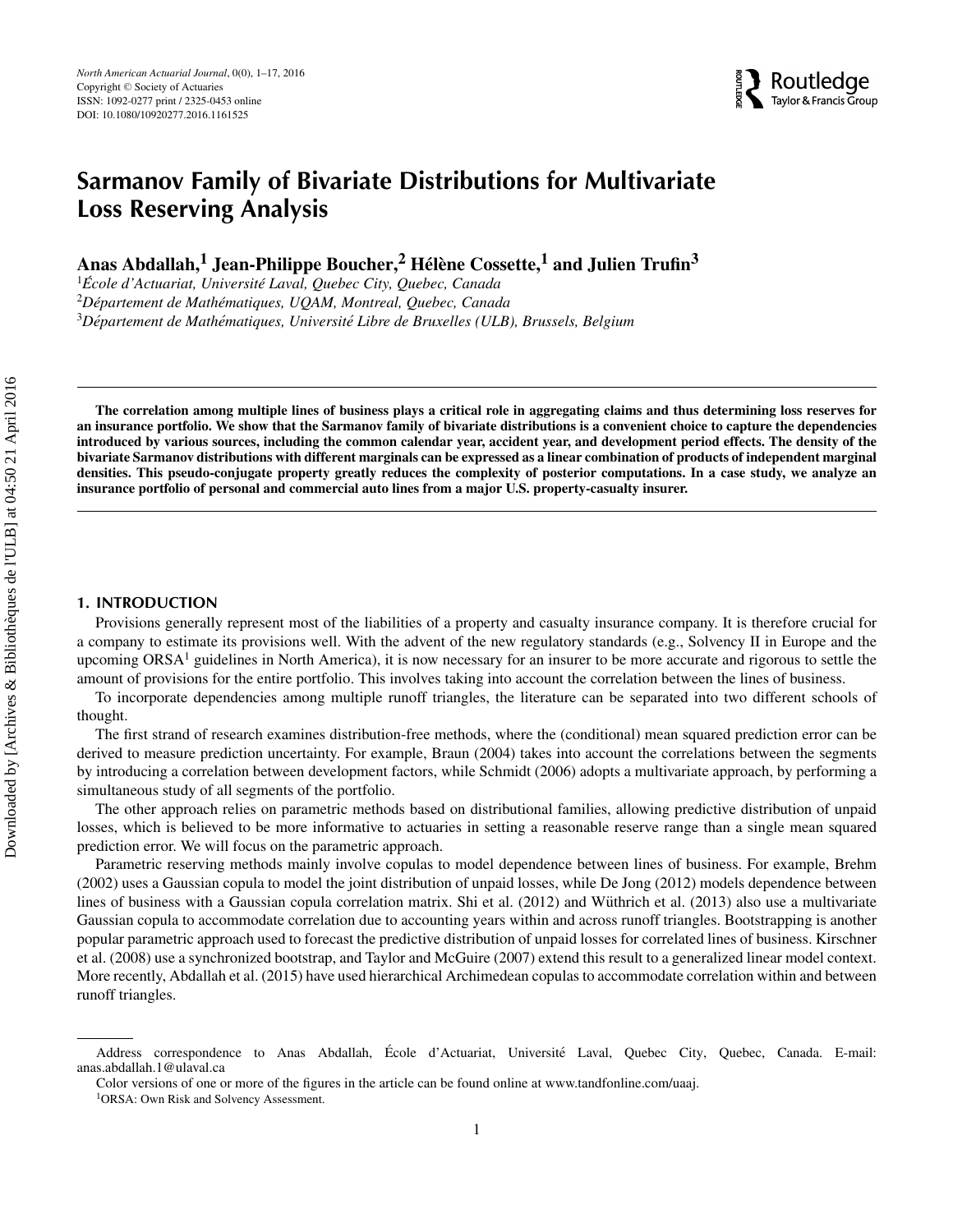We use random effects to accommodate correlation due to calendar year, accident year, and development period effects within and across runoff triangles. Bayesian methods are not new to the loss reserving literature (see Shi et al. 2012 for an excellent review). In this article, to capture dependence between the lines of business (through random effects), we introduce the Sarmanov family of bivariate distributions to the reserving literature. This family of bivariate distributions was first presented in Sarmanov (1966) and appeared in more detail in Lee (1996). The Sarmanov family includes Farlie-Gumbel-Morgenstern distributions as special cases.

The applicability of Sarmanov's distribution results from its versatile structure, which offers us flexibility in the choice of marginals and allows a closed form for the joint density. We will show the potential of this family of distributions in a loss reserving context.

In Section 2 we review the modeling of runoff triangles, where notations are set and random effects defined. In Section 3 we present the Sarmanov family of bivariate distributions and introduce them to the loss reserving context in Section 4. We apply the model to a casualty insurance portfolio from a U.S. insurer and demonstrate the flexibility of the proposed approach in Section 5. Section 6 concludes the article.

# **2. MODELING**

#### **2.1. General Notations**

In this article, a dependence model within and between lines of business through calendar year, accident year, and development period effects is presented. To simplify the notations, we will consider the calendar year case. The notations could be easily generalized to accident year and development period cases.

Let us consider an insurance portfolio with  $\ell$  lines of business ( $\ell \in \{1, ..., L\}$ ). We define by  $X_{i,j}^{(\ell)}$ , the incremental payments of the *i*th accident year  $(i \in \{1, ..., n\})$  and the *j*th development period  $(j \in \{1, ..., n\})$ . To take into account the volume of each line of business, we work with standardized data, which we denote by  $Y_{i,j}^{(\ell)} = X_{i,j}^{(\ell)}/p_i^{(\ell)}$ , where  $p_i^{(\ell)}$  represents the exposure variable in the *i*th accident year for the *l*th line of business. The exposure variable can be the number of policies, the number of open claims, or the earned premiums. The last option is the one chosen in this article. We suppose that the accident year effect is independent of the development period effect. Hence, a regression model with two independent explanatory variables, accident  $y$ ear and development period, is used. Assume that  $\alpha_i^{(\ell)}$  (*i* ∈ {1, 2, ..., *n*}) and  $\beta_i^{(\ell)}$  (*j* ∈ {1, 2, ..., *n*}) characterize the accident year effect and the development period effect, respectively. In such a context, a systematic component for the *-*th line of business can be written as

$$
\eta_{i,j}^{(\ell)} = \zeta^{(\ell)} + \alpha_i^{(\ell)} + \beta_j^{(\ell)}, \ \ell = 1, \dots, L,\tag{1}
$$

where  $\zeta^{(\ell)}$  is the intercept, and for parameter identification, the constraint  $\alpha_1^{(\ell)} = \beta_1^{(\ell)} = 0$  is supposed. In our empirical illustration, and in the following, we work with two runoff triangles  $(L = 2)$  of cumulative paid losses exhibited in Tables 1 and 2 of Shi and Frees (2011). They correspond to paid losses of Schedule P of the National Association of Insurance Commissioners database. These are 1997 data for personal auto and commercial auto lines of business, and each triangle contains losses for accident years 1988–1997 and at most 10 development years. Shi and Frees (2011) show that a lognormal distribution and a gamma distribution provide a good fit for the Personal Auto and the Commercial Auto line data, respectively. To demonstrate the reasonable model fits for the two triangles, the authors exhibit the qq-plots of marginals for personal and commercial auto lines (see Fig. 3 in Shi and Frees 2011). We work with their conclusion and continue with the same continuous distributions for each line of business. More specifically, we consider the form  $\mu_{i,j}^{(1)} = \eta_{i,j}^{(1)}$  for a lognormal distribution with location (log-scale) parameter  $\mu_{i,j}^{(1)}$  and shape parameter *σ*. However, for the gamma distribution, as noted by Abdallah et al. (2015) we use the exponential link instead of the canonical inverse link to ensure positive means, with  $\mu_{ij}^{(2)} = \frac{\exp(\eta_{ij}^{(2)})}{\phi}$ , where  $\mu_{ij}^{(2)}$  and  $\phi$  are the scale (location) and the shape parameters, respectively.

#### **2.2. Random Effects**

The models with random effects can be interpreted as models where hidden characteristics are captured by this additional random term. Here we want to detect the effects characterizing the loss of a given calendar year (accident year or development period) through a random variable. The latter will capture correlations within the runoff triangles for the *L* lines of business.

As mentioned earlier, we keep the same assumptions of Shi and Frees (2011) for the marginals: a lognormal distribution for the first line of business and a gamma distribution for the second line of business. Hence, as an associated conjugate prior, we take normal and gamma distributions, for the first and second runoff triangle, respectively.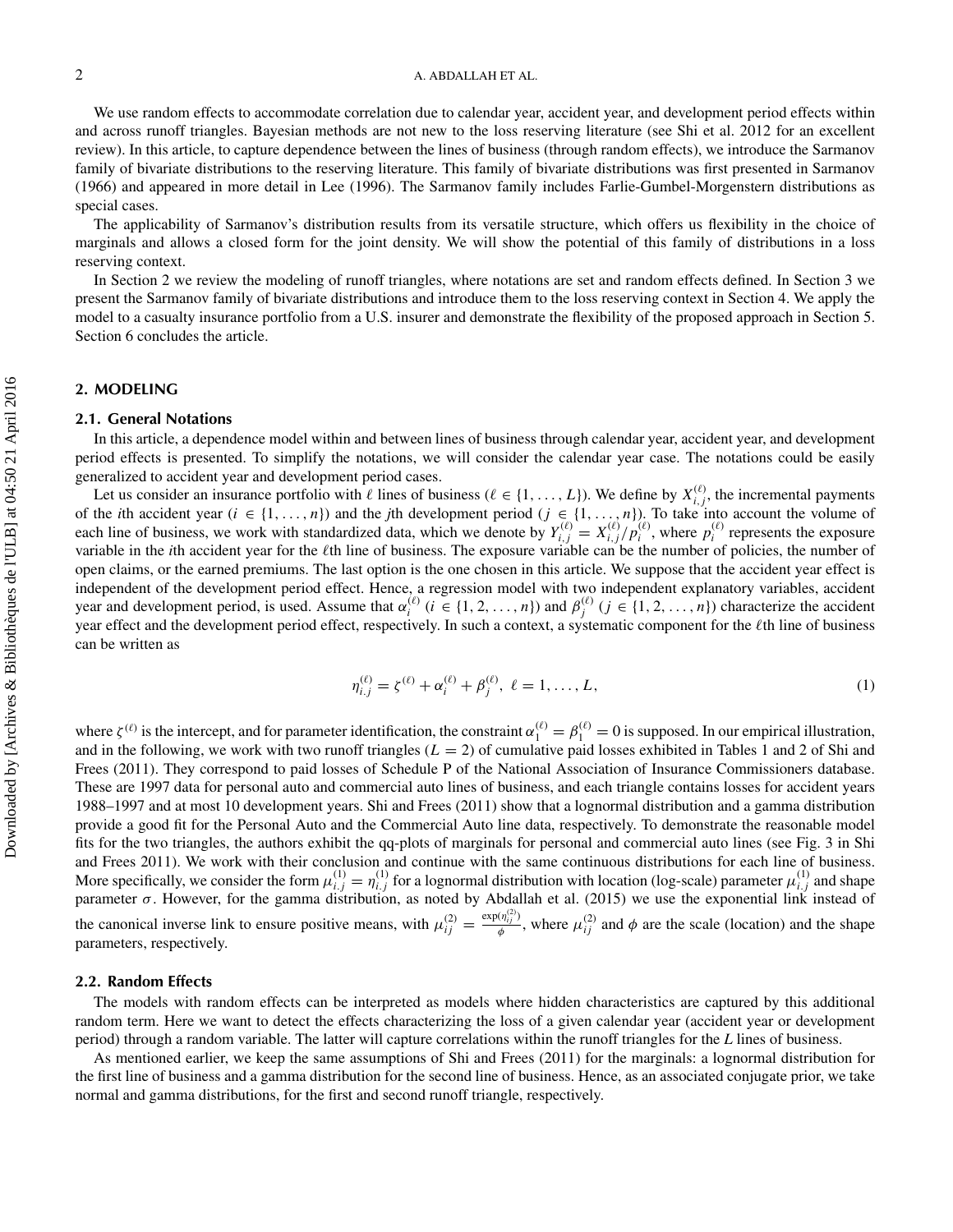#### *2.2.1. Prior Distributions*

Let the random variable  $\Theta_t^{(\ell)}$  characterize the losses of the business line  $\ell$  ( $\ell = 1, 2$ ) for a given calendar year *t* with probability density function (pdf) denoted by  $u^{(\ell)}$ .<br>Let  $\mathbf{Y}_t^{(\ell)} = (Y_{t,1}^{(\ell)}, \dots, Y_{1,t}^{(\ell)})$  be the vector of losses for the *t*th calendar year of the business line  $\ell$ . This vector can also be written

as  $Y_t^{(\ell)} = (Y_1^{(\ell)}, \ldots, Y_j^{(\ell)}, \ldots, Y_t^{(\ell)})$  where *j* indicates the *j*th development period. Also, let  $\mu_j^{(\ell)} = \mu_{t-j+1,j}^{(\ell)}$ .

Let us assume that, given  $\Theta_t^{(\ell)}$ , the random variables  $Y_1^{(\ell)}$ , ...,  $Y_t^{(\ell)}$  are conditionally independent. For  $\ell = 1$ , we suppose that

$$
\left[Y_{i,j}^{(1)} | \Theta_t^{(1)} = \theta^{(1)}\right] \sim \log\left(\mu_{i,j}^{(1)}\theta^{(1)}, \sigma^2\right)
$$

and

$$
f_{Y_j^{(1)}|\Theta_i^{(1)}}\left(y_j^{(1)};\theta^{(1)}\mu_j^{(1)},\sigma^2\right) = \left(\frac{1}{y_j^{(1)}\sqrt{2\pi}\sigma}\right) \exp\left(\frac{-(\log y_j^{(1)} - \mu_j^{(1)}\theta^{(1)})^2}{2\sigma^2}\right),
$$

with  $E[Y_{i,j}^{(1)} | \Theta_t^{(1)} = \theta_t^{(1)}] = e^{\mu_{i,j}^{(1)}\theta_t^{(1)} + \sigma^2/2}$  and  $Var[Y_{i,j}^{(1)} | \Theta_t^{(1)} = \theta_t^{(1)}] = (e^{\sigma^2} - 1)(e^{2\mu_{i,j}^{(1)}\theta_t^{(1)} + \sigma^2}).$ Also, let

$$
\Theta_t^{(1)} \sim \text{Normal}\left(a, b^2\right),
$$

with

$$
u^{(1)}(\theta^{(1)};a,b^2) = \frac{1}{b\sqrt{2\pi}} \exp\left(\frac{-(\theta^{(1)}-a)^2}{2b^2}\right).
$$

Given these assumptions, the law of total probability leads to the following joint density function for  $Y_t^{(1)}$ , denoted by  $f_{\mathbf{Y}_{\mathbf{t}}^{(1)}}\left(\mathbf{y}_{\mathbf{t}}^{(1)}; a, b^2\right)$ :

$$
f_{Y_{t}^{(1)}}\left(y_{t}^{(1)}; a, b^{2}\right)
$$
\n
$$
= \int_{0}^{\infty} \prod_{j=1}^{t} f_{Y_{j}^{(1)}|\Theta_{i}^{(1)}}\left(y_{j}^{(1)} | \Theta_{t}^{(1)} = \theta^{(1)}\right) u^{(1)}\left(\theta^{(1)}; a, b^{2}\right) d\theta^{(1)}
$$
\n
$$
= \prod_{j=1}^{t} \left(\frac{1}{y_{j}^{(1)}\sqrt{2\pi}\sigma}\right) \frac{\sigma}{\sqrt{\sum_{j=1}^{t} \mu_{j}^{2}b^{2} + \sigma^{2}}}
$$
\n
$$
\times \exp\left(-\frac{\left(\frac{1}{\sigma^{2}} \sum_{j=1}^{t} \log(y_{j}^{(1)})^{2} (b^{2} \sum_{j=1}^{t} \mu_{j}^{2} + \sigma^{2}) + \frac{1}{b^{2}} a^{2} (b^{2} \sum_{j=1}^{t} \mu_{j}^{2} + \sigma^{2}) - \frac{\left(\sum_{j=1}^{t} \log(y_{j}^{(1)})\mu_{j}b^{2} + a\sigma^{2}\right)^{2}}{b^{2}\sigma^{2}}}{2(b^{2} \sum_{j=1}^{t} \mu_{j}^{2} + \sigma^{2})}\right).
$$
\n(2)

For the second line of business  $\ell = 2$ , we assume that

$$
\left[Y_{i,j}^{(2)} | \Theta_t^{(2)} = \theta^{(2)}\right] \sim \text{Gamma}\left(\phi, \frac{\mu_{i,j}^{(2)}}{\theta^{(2)}}\right)
$$

and

$$
f_{Y_j^{(2)}|\Theta_i^{(2)}}\left(y_j^{(2)};\phi,\frac{\mu_j^{(2)}}{\theta^{(2)}}\right) = \frac{y_j^{(2)\phi-1}}{\Gamma(\phi)\left(\frac{\mu_j^{(2)}}{\theta^{(2)}}\right)^{\phi}}\exp\left(-\frac{y_j^{(2)}}{\frac{\mu_j^{(2)}}{\theta^{(2)}}}\right),\,
$$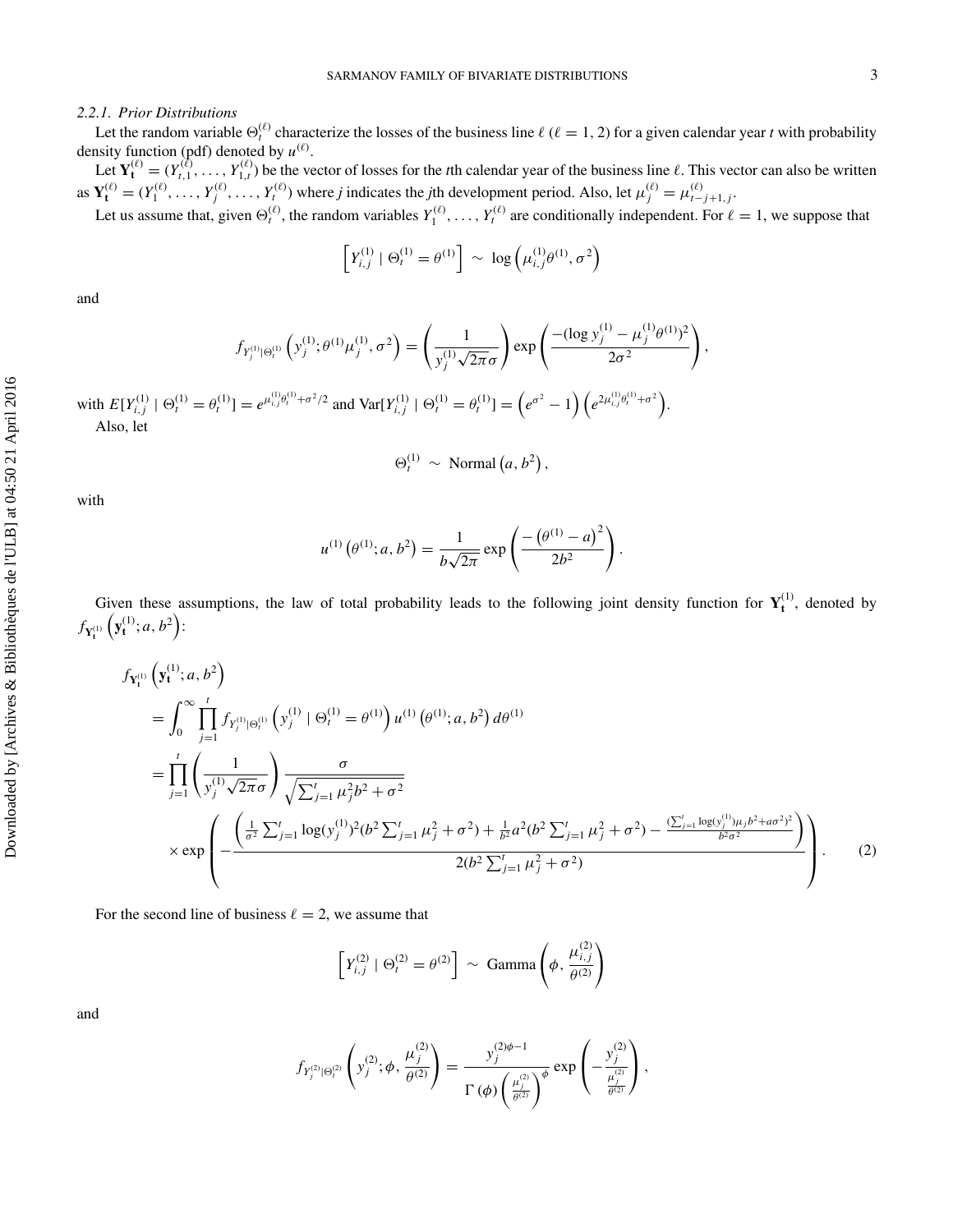with  $E[Y_{i,j}^{(2)} | \Theta_t^{(2)} = \theta^{(2)}] = \phi \mu_{i,j}^{(2)} \frac{1}{\theta^{(2)}}$  and  $Var[Y_{i,j}^{(2)} | \Theta_t^{(2)} = \theta^{(2)}] = \phi \mu_{i,j}^{(2)} \frac{1}{\theta^{(2)}}$ . For the random effect  $\Theta_t^{(2)}$ , we suppose  $\Theta_t^{(2)} \sim \text{Gamma}(\alpha, \tau),$ 

with

$$
u^{(2)}\left(\theta^{(2)};\alpha,\tau\right)=\frac{\theta^{(2)\alpha-1}}{\Gamma\left(\alpha\right)\left(\tau\right)^{\alpha}}\exp\left(-\frac{\theta^{(2)}}{\tau}\right).
$$

The joint density function of  $Y_t^{(2)}$  denoted by  $f_{Y_t^{(2)}}(y_t^{(2)}; \alpha, \tau)$  is hence given by

$$
f_{Y_t^{(2)}}\left(y_t^{(2)};\alpha,\tau\right) = \int_0^\infty \prod_{k=1}^t f_{Y_k^{(2)}|\Theta_t^{(2)}}\left(y_k^{(2)}\mid\Theta_t^{(2)} = \theta^{(2)}\right)u^{(2)}\left(\theta^{(2)};\tau,\alpha\right)d\theta^{(2)}
$$

$$
= \left(\prod_{k=1}^t \frac{y_k^{(2)\phi-1}}{\Gamma(\phi)(\mu_k^{(2)})^\phi}\right)\frac{\Gamma(t\phi+\alpha)}{\Gamma(\alpha)(\tau)^\alpha}\frac{1}{\left(\sum_{k=1}^t \frac{y_k^{(2)}}{\mu_k^{(2)}} + \frac{1}{\tau}\right)^{t\phi+\alpha}}.
$$
(3)

For parameter identification, we suppose that  $a = 1$  and  $\tau = \frac{1}{\alpha - 1}$  in our empirical illustration.

#### *2.2.2. Posterior Distribution*

Using Bayes' theorem, the posterior distributions for  $[\Theta_t^{(1)} = \theta^{(1)} | \mathbf{Y_t^{(1)}}]$  and  $[\Theta_t^{(2)} = \theta^{(2)} | \mathbf{Y_t^{(2)}}]$  are given by

$$
u^{(1)}\left(\theta^{(1)} | \mathbf{Y}_{t}^{(1)}\right) \propto f_{\mathbf{Y}_{t}^{(1)} | \Theta_{t}^{(1)}}\left(\mathbf{y}_{t}^{(1)} | \Theta_{t}^{(1)} = \theta^{(1)}\right)u^{(1)}\left(\theta^{(1)}; a, b^{2}\right) \propto u^{(1)}\left(\theta^{(1)}; a_{post}, b_{post}^{2}\right)
$$

and

$$
u^{(2)}\left(\theta^{(2)} | \mathbf{Y}_{t}^{(2)}\right) \propto f_{\mathbf{Y}_{t}^{(2)}|\Theta_{t}^{(2)}}\left(\mathbf{y}_{t}^{(2)} | \Theta_{t}^{(2)} = \theta^{(2)}\right)u^{(2)}\left(\theta^{(2)};\alpha,\tau\right) \propto u^{(2)}\left(\theta^{(2)};\alpha_{post},\tau_{post}\right).
$$

This shows that the posterior distributions for  $[\Theta_t^{(1)} = \theta^{(1)} | Y_t^{(1)}]$  and  $[\Theta_t^{(2)} = \theta^{(2)} | Y_t^{(2)}]$ , are again Normal and gamma distributions with updated parameters:

$$
\begin{cases}\n a_{post} = \frac{\sum_{k=1}^{t} \log(y_k^{(1)}) \mu_k^{(1)} b^2 + a\sigma^2}{\sum_{k=1}^{t} \mu_k^{(1)2} b^2 + \sigma^2} \text{ and } b_{post}^2 = \frac{b^2 \sigma^2}{\sum_{k=1}^{t} \mu_k^{(1)2} b^2 + \sigma^2}; \\
 \alpha_{post} = \alpha + t\phi \text{ and } \tau_{post} = \left(\frac{1}{\tau} + \sum_{k=1}^{t} \frac{y_k^{(2)}}{\mu_k^{(2)}}\right)^{-1}.\n\end{cases}
$$

These results of posterior distributions will be very helpful in the calculation of the joint Sarmanov distribution and for the moments calculation of the total as well.

#### **3. SARMANOV FAMILY OF BIVARIATE DISTRIBUTIONS**

Sarmanov's bivariate distribution was introduced in the literature by Sarmanov (1966) and was also proposed in physics by Cohen (1984) under a more general form. Lee (1996) suggests a multivariate version and discusses several applications in medicine. Recently, because of its flexible structure, Sarmanov's bivariate distribution gained interest in different applied studies. For example, Schweidel et al. (2008) use a bivariate Sarmanov model to capture the relationship between a prospective customer's time until acquisition of a particular service and the subsequent duration for which the service is retained. Miravete (2009) presents two models based on Sarmanov distribution and uses them to compare the number of tariff plans offered by two competing cellular telephone companies. Danaher and Smith (2011) discuss applications to marketing (see also the references therein). In the insurance field, Hernández-Bastida et al. (2009) and Hernández-Bastida and Fernández-Sánchez (2012)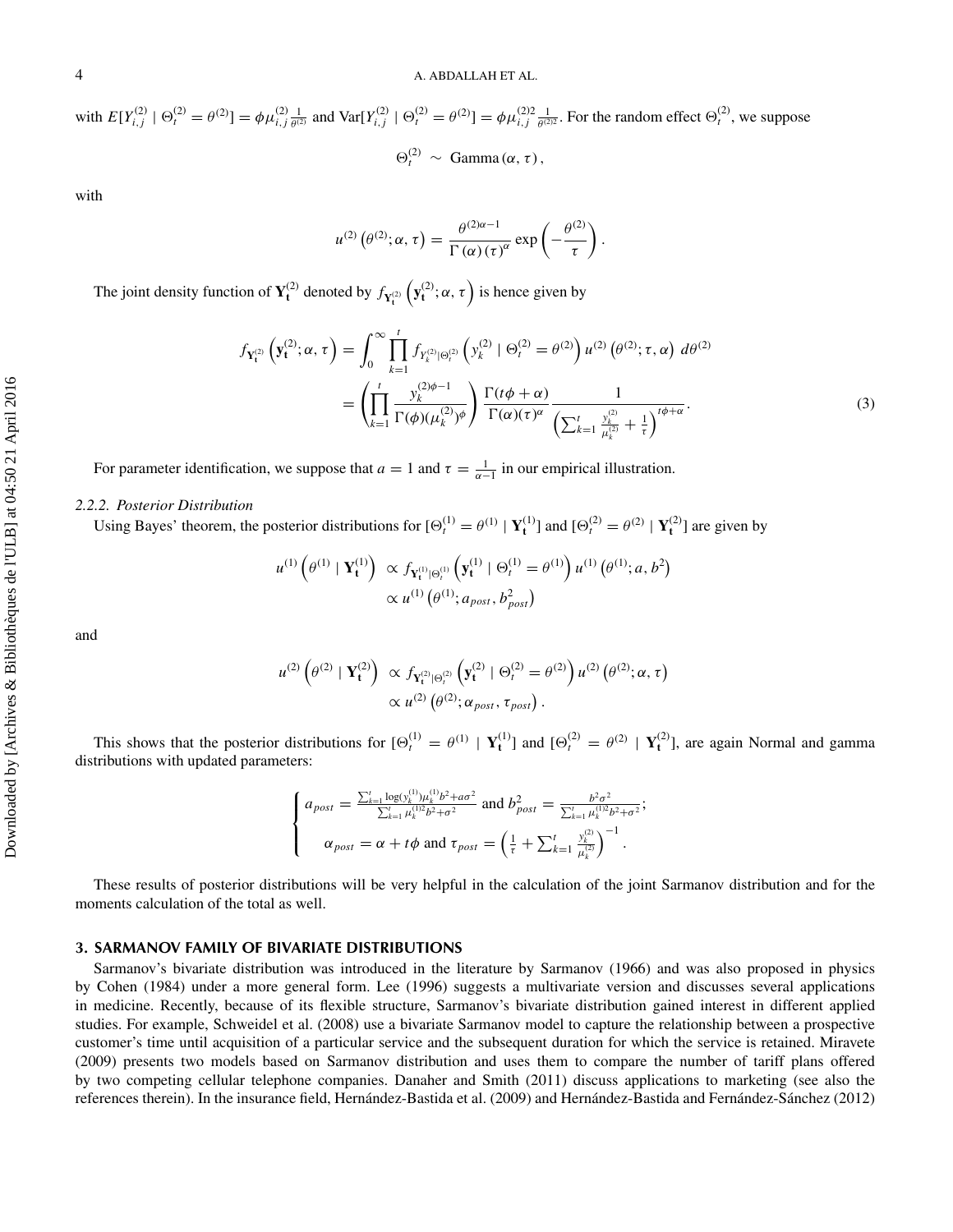use the bivariate Sarmanov distribution for premium evaluation. Here we highlight and show its usefulness in loss reserving modeling.

We suppose a dependence between the calendar years (accident years or development periods) of the two runoff triangles; that is, the elements of a given calendar year of a line of business are assumed to be correlated with the corresponding elements of the other line of business through common random effects. This will create dependence between  $\Theta_t^{(1)}$  and  $\Theta_t^{(2)}$ . For this purpose, we propose to use the Sarmanov family of bivariate distributions to model the joint distribution of the random effect  $\Theta_t^{(\ell)}$  with  $\ell \in \{1, 2\}.$ 

# **3.1. Definitions**

Let  $\psi^{(\ell)}(\theta^{(\ell)}), \ell = 1, 2$  be two bounded nonconstant functions such that  $\int_{-\infty}^{\infty} \psi^{(\ell)}(t) u^{(\ell)}(t) dt = 0$ . Let  $(\Theta^{(1)}, \Theta^{(2)})$  have a bivariate Sarmanov distribution; the joint distribution can then be expressed as

$$
u^{S}(\theta^{(1)},\theta^{(2)}) = u^{(1)}(\theta^{(1)};a,b^{2})u^{(2)}(\theta^{(2)};\alpha,\tau)(1+\omega\psi^{(1)}(\theta^{(1)})\psi^{(2)}(\theta^{(2)})),
$$
\n(4)

provided that  $\omega$  is a real number that satisfies the condition

$$
1 + \omega \psi^{(1)} (\theta^{(1)}) \psi^{(2)} (\theta^{(2)}) \ge 0 \text{ for all } \theta^{(\ell)}, \ell \in \{1, 2\}.
$$

One of the main interesting properties of the Sarmanov is that the bivariate distribution can support a wide range of marginals, such as in this case, the normal and the gamma distributions. Different methods are proposed in Lee (1996) to construct mixing functions  $\psi^{(\ell)}$  for different types of marginals. As mentioned in Lee, different types of mixing functions can be used to yield different multivariate distributions with the same set of marginals. Based on Corollary 2 in Lee, a mixing function can be defined as  $\psi^{(\ell)}(\theta^{(\ell)}) = \exp(-\theta^{(\ell)}) - L_{(\ell)}(1)$ , where  $L_{(\ell)}$  is the Laplace transform of  $u^{(\ell)}$ , evaluated at 1. Hence, given our choice of distribution for  $\Theta^{(\ell)}$ ,  $\ell = 1, 2$ , we have

$$
\psi^{(1)}(\theta^{(1)}) = \exp(-\theta^{(1)}) - \exp(-a + \frac{b^2}{2}),
$$
  

$$
\psi^{(2)}(\theta^{(2)}) = \exp(-\theta^{(2)}) - (1 + \tau)^{-\alpha}.
$$

As for the dependence parameter *ω* of the Sarmanov bivariate distribution, in the case of normal and gamma marginals, it is bounded as follows:

$$
-\frac{1}{b\exp(-a+\frac{b^2}{2})\sqrt{\alpha}\tau (1+\tau)^{-\alpha-1}}\leq \omega\leq \frac{1}{b\exp(-a+\frac{b^2}{2})\sqrt{\alpha}\tau (1+\tau)^{-\alpha-1}}.
$$

The proof of this result is a direct consequence of Theorem 2 in Lee (1996).

#### **3.2. Joint Distribution**

A critical problem when modeling dependence between runoff triangles is to obtain a joint distribution of unpaid losses. The Sarmanov distribution will be a good ally to circumvent this problem. With normal and gamma marginals for  $\Theta_t^{(1)}$  and  $\Theta_t^{(2)}$ , respectively, the prior joint pdf of  $(\Theta_t^{(1)}, \Theta_t^{(2)})$  is given by

$$
u^{S}(\theta^{(1)},\theta^{(2)}) = u^{(1)}(\theta^{(1)};a,b^{2})u^{(2)}(\theta^{(2)};\alpha,\tau)\left(1+\omega\exp\left(-a+\frac{b^{2}}{2}\right)(1+\tau)^{-\alpha}\right)
$$
  
+u^{(1)}(\theta^{(1)};a-b^{2},b^{2})u^{(2)}(\theta^{(2)};\alpha,\frac{\tau}{1+\tau})\omega\exp\left(-a+\frac{b^{2}}{2}\right)(1+\tau)^{-\alpha}  
-u^{(1)}(\theta^{(1)};a-b^{2},b^{2})u^{(2)}(\theta^{(2)};\alpha,\tau)\omega\exp\left(-a+\frac{b^{2}}{2}\right)(1+\tau)^{-\alpha}  
-u^{(1)}(\theta^{(1)};a,b^{2})u^{(2)}(\theta^{(2)};\alpha,\frac{\tau}{1+\tau})\omega\exp\left(-a+\frac{b^{2}}{2}\right)(1+\tau)^{-\alpha}, \qquad (5)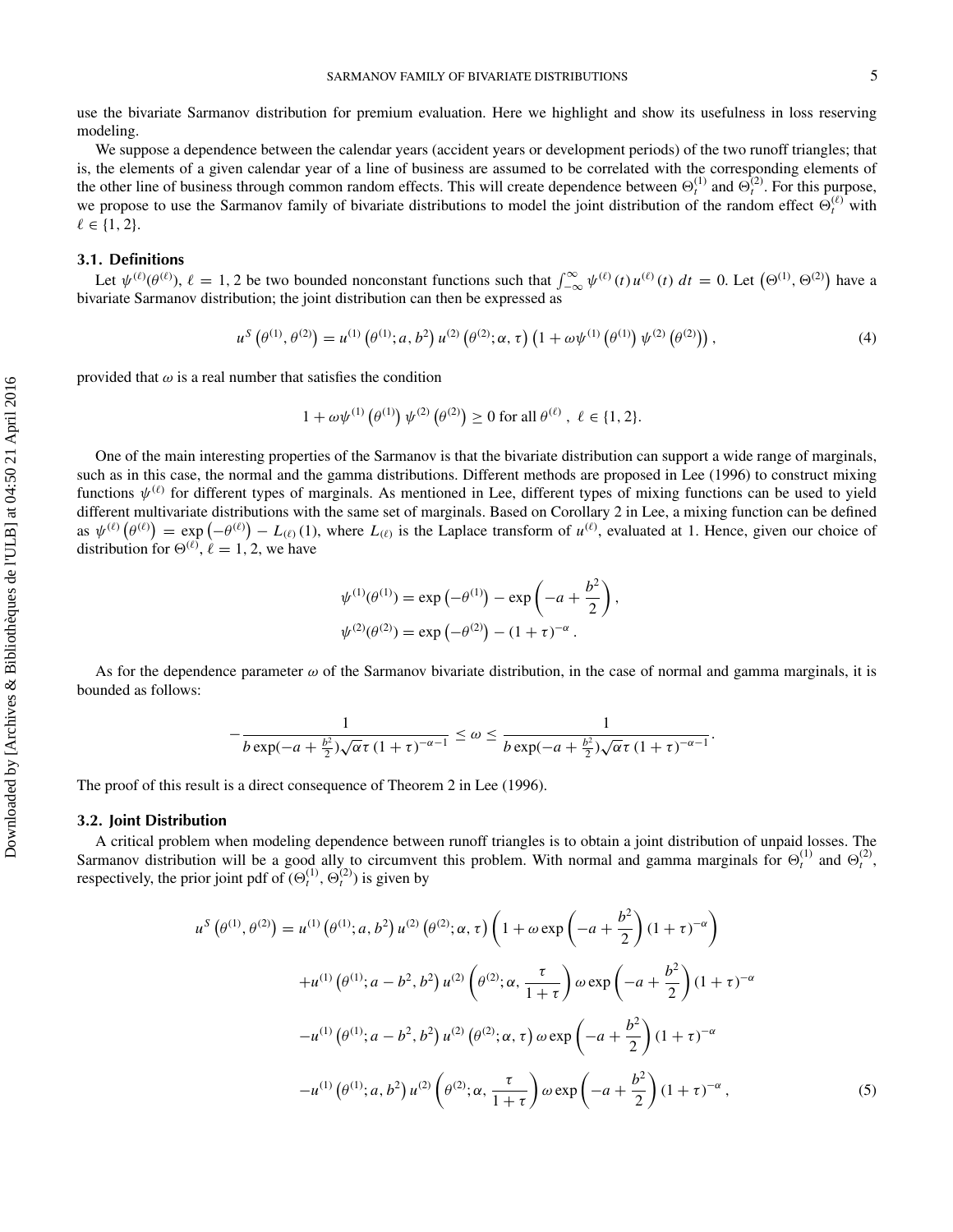# 6 A. ABDALLAH ET AL.

which corresponds to a linear combination of the product of univariate pdfs. This last expression highlights an attractive feature of the Sarmanov family of distributions. Its simplicity and form greatly facilitate many calculations.

The joint distribution  $f_{Y_t^{(1)}, Y_t^{(2)}}(y_t^{(1)}, y_t^{(2)})$  in the case of the Sarmanov family of bivariate distributions with normal and gamma marginals is expressed by

$$
f_{Y_t^{(1)}, Y_t^{(2)}}(y_t^{(1)}, y_t^{(2)}) = \int_0^{+\infty} \int_{-\infty}^{\infty} \prod_{k=1}^t f_{Y_k^{(1)} | \Theta_t^{(1)}}(\psi_k^{(1)} | \Theta_t^{(1)} = \theta^{(1)}) f_{Y_k^{(2)} | \Theta_t^{(2)}}(\psi_k^{(2)} | \Theta_t^{(2)} = \theta^{(2)}) u^S(\theta^{(1)}, \theta^{(2)}) d\theta^{(1)} d\theta^{(2)}.
$$

Following (2), (3), and (5), we obtain a closed-form expression for the density function of  $(Y_t^{(1)}, Y_t^{(2)})$ :

$$
f_{\mathbf{Y}_{t}^{(1)},\mathbf{Y}_{t}^{(2)}}\left(\mathbf{y}_{t}^{(1)},\mathbf{y}_{t}^{(2)}\right) = f_{\mathbf{Y}_{t}^{(1)}}\left(\mathbf{y}_{t}^{(1)};a,b^{2}\right)f_{\mathbf{Y}_{t}^{(2)}}\left(\mathbf{y}_{t}^{(2)};\alpha,\tau\right)\left(1+\omega\exp\left(-a+\frac{b^{2}}{2}\right)(1+\tau)^{-\alpha}\right) + f_{\mathbf{Y}_{t}^{(1)}}\left(\mathbf{y}_{t}^{(1)};a-b^{2},b^{2}\right)f_{\mathbf{Y}_{t}^{(2)}}\left(\mathbf{y}_{t}^{(2)};\alpha,\frac{\tau}{1+\tau}\right)\omega\exp\left(-a+\frac{b^{2}}{2}\right)(1+\tau)^{-\alpha} - f_{\mathbf{Y}_{t}^{(1)}}\left(\mathbf{y}_{t}^{(1)};a-b^{2},b^{2}\right)f_{\mathbf{Y}_{t}^{(2)}}\left(\mathbf{y}_{t}^{(2)};\alpha,\tau\right)\omega\exp\left(-a+\frac{b^{2}}{2}\right)(1+\tau)^{-\alpha} - f_{\mathbf{Y}_{t}^{(1)}}\left(\mathbf{y}_{t}^{(1)};a,b^{2}\right)f_{\mathbf{Y}_{t}^{(2)}}\left(\mathbf{y}_{t}^{(2)};\alpha,\frac{\tau}{1+\tau}\right)\omega\exp\left(-a+\frac{b^{2}}{2}\right)(1+\tau)^{-\alpha}.
$$
 (6)

# **3.3. Posterior Sarmanov Distribution**

The posterior distribution can be used for the calculation of the moments of the total reserve. The posterior bivariate joint density function of the couple  $(\Theta_t^{(1)}, \Theta_t^{(2)})$  conditioned on  $(\mathbf{Y}_t^{(1)}, \mathbf{Y}_t^{(2)})$  is given by

$$
u^{S}(\theta^{(1)}, \theta^{(2)} | \mathbf{y}_{t}^{(1)}, \mathbf{y}_{t}^{(2)})
$$
\n
$$
= \frac{f(\mathbf{y}_{t}^{(1)}, \mathbf{y}_{t}^{(2)} | \theta_{t}^{(1)}, \theta_{t}^{(2)}) u^{S}(\theta_{t}^{(1)}, \theta_{t}^{(2)})}{f_{\mathbf{Y}_{t}^{(1)}, \mathbf{Y}_{t}^{(2)}}(y_{1}^{(1)}, \ldots, y_{t}^{(1)}, y_{1}^{(2)}, \ldots, y_{t}^{(2)})} = C_{1}u^{(1)}\left(\theta_{t}^{(1)}; a_{post}, b_{post}^{2}\right)u^{(2)}\left(\theta_{t}^{(2)}; \alpha_{post}, \tau_{post}\right) + C_{2}u^{(1)}\left(\theta_{t}^{(1)}; a_{post}, b_{post}^{2}\right)u^{(2)}\left(\theta_{t}^{(2)}; \alpha_{post}, \tau_{post}\right)
$$
\n
$$
-C_{3}u^{(1)}\left(\theta_{t}^{(1)}; a_{post}, b_{post}^{2}\right)u^{(2)}\left(\theta_{t}^{(2)}; \alpha_{post}, \tau_{post}\right) - C_{4}u^{(1)}\left(\theta_{t}^{(1)}; a_{post}, b_{post}^{2}\right)u^{(2)}\left(\theta_{t}^{(2)}; \alpha_{post}, \tau_{post}\right), \qquad (7)
$$

where

$$
a_{post} = \frac{\sum_{k=1}^{t} \log(y_k^{(1)}) \mu_k^{(1)} b^2 + a\sigma^2}{\sum_{k=1}^{t} \mu_k^{(1)2} b^2 + \sigma^2},
$$

$$
a'_{post} = \frac{\sum_{k=1}^{t} \log(y_k^{(1)}) \mu_k^{(1)} b^2 + (a - b^2) \sigma^2}{\sum_{k=1}^{t} \mu_k^{(1)2} b^2 + \sigma^2},
$$

$$
b_{post}^2 = \left(\frac{\sum_{k=1}^{t} \mu_k^{(1)2}}{\sigma^2} + \frac{1}{b^2}\right)^{-1},
$$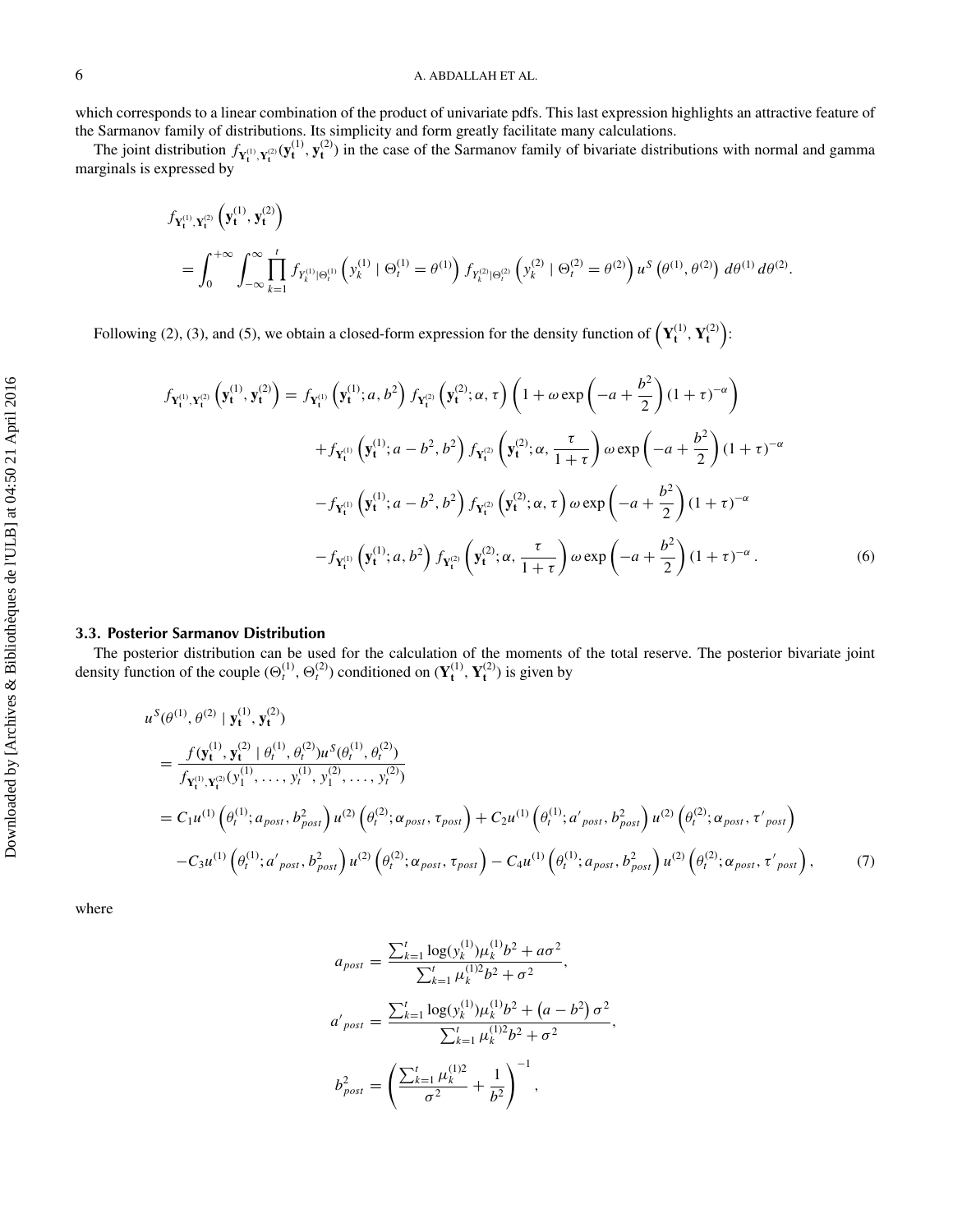$$
\alpha_{post} = t\phi + \alpha,
$$
  
\n
$$
\tau_{post} = \left(\sum_{k=1}^{t} \frac{y_k^{(2)}}{\mu_k^{(2)}} + \frac{1}{\tau}\right)^{-1},
$$
  
\n
$$
\tau'_{post} = \left(\sum_{k=1}^{t} \frac{y_k^{(2)}}{\mu_k^{(2)}} + \frac{1}{\tau} + 1\right)^{-1},
$$

with

$$
C_{1} = \frac{1}{f_{Y_{t}^{(1)}, Y_{t}^{(2)}} \left(y_{t}^{(1)}, y_{t}^{(2)}\right)} f_{Y_{t}^{(1)}} \left(y_{t}^{(1)}; a, b^{2}\right) f_{Y_{t}^{(2)}} \left(y_{t}^{(2)}; \alpha, \tau\right) \left(1 + \omega \exp\left(-a + \frac{b^{2}}{2}\right) (1 + \tau)^{-\alpha}\right),
$$
  
\n
$$
C_{2} = \frac{1}{f_{Y_{t}^{(1)}, Y_{t}^{(2)}} \left(y_{t}^{(1)}, y_{t}^{(2)}\right)} f_{Y_{t}^{(1)}} \left(y_{t}^{(1)}; a - b^{2}, b^{2}\right) f_{Y_{t}^{(2)}} \left(y_{t}^{(2)}; \alpha, \frac{\tau}{1 + \tau}\right) \omega \exp\left(-a + \frac{b^{2}}{2}\right) (1 + \tau)^{-\alpha},
$$
  
\n
$$
C_{3} = \frac{1}{f_{Y_{t}^{(1)}, Y_{t}^{(2)}} \left(y_{t}^{(1)}, y_{t}^{(2)}\right)} f_{Y_{t}^{(1)}} \left(y_{t}^{(1)}; a - b^{2}, b^{2}\right) f_{Y_{t}^{(2)}} \left(y_{t}^{(2)}; \alpha, \tau\right) \omega \exp\left(-a + \frac{b^{2}}{2}\right) (1 + \tau)^{-\alpha},
$$
  
\n
$$
C_{4} = \frac{1}{f_{Y_{t}^{(1)}, Y_{t}^{(2)}} \left(y_{t}^{(1)}, y_{t}^{(2)}\right)} f_{Y_{t}^{(1)}} \left(y_{t}^{(1)}; a, b^{2}\right) f_{Y_{t}^{(2)}} \left(y_{t}^{(2)}; \alpha, \frac{\tau}{1 + \tau}\right) \omega \exp\left(-a + \frac{b^{2}}{2}\right) (1 + \tau)^{-\alpha}.
$$

This last expression shows that the posterior bivariate density function of  $(\Theta^{(1)}, \Theta^{(2)})$  is again a linear combination of the product of univariate normal and gamma pdfs. The posterior density is hence a pseudo-conjugate to the prior density in the sense that the posterior density is a linear combination of products of densities from the univariate natural exponential family of distributions (normal and gamma in our case). It would be interesting to investigate the link between the posterior Sarmanov distribution and the linear credibility theory, where the Bayesian premium is considered linear.

# **4. CLAIMS RESERVING**

#### **4.1. Calendar Year Dependence**

To accommodate correlation, most multivariate loss reserving methods focus on a pairwise association between corresponding cells in multiple runoff triangles. Recently Shi and Frees (2011) successfully incorporated dependence between two lines of business with a pairwise association. However, such a practice usually relies on an independence assumption across accident years and ignores the calendar year effects that could affect all open claims simultaneously and induce dependencies among loss triangles. In fact, most dependencies among loss triangles could arguably be driven by certain calendar year effects and exogenous common factors such as inflation, interest rates, jurisprudence, or strategic decisions such as the acceleration of the payments for the entire portfolio can have simultaneous impacts on all lines of business of a given sector, which could be the case here for the two lines of business considered.

Such a calendar year effect has already been analyzed, for example, by Barnett and Zehnwirth (1998), who add a covariate to capture the calendar year effect. De Jong (2006) models the growth rates in cumulative payments in a calendar year, and Wüthrich  $(2010)$  examines the accounting year effect for a single line of business. Wüthrich and Salzmann  $(2012)$  use a multivariate Bayes Chain-Ladder model that allows modeling of dependence along accounting years within runoff triangles. The authors derive closed form solutions for the posterior distribution, claims reserves and corresponding prediction uncertainty. Kuang et al. (2008) also consider a canonical parametrization with three factors for a single line of business.

In our proposed model, instead of adding an explanatory variable for the calendar year effect, the dependence relation between the paid claims of a diagonal will be based on a random effect. More specifically, the same random variable  $\Theta_t^{(\ell)}$  is assumed for each diagonal of a runoff triangle. The likelihood function of this model can be easily derived from (2) and (3).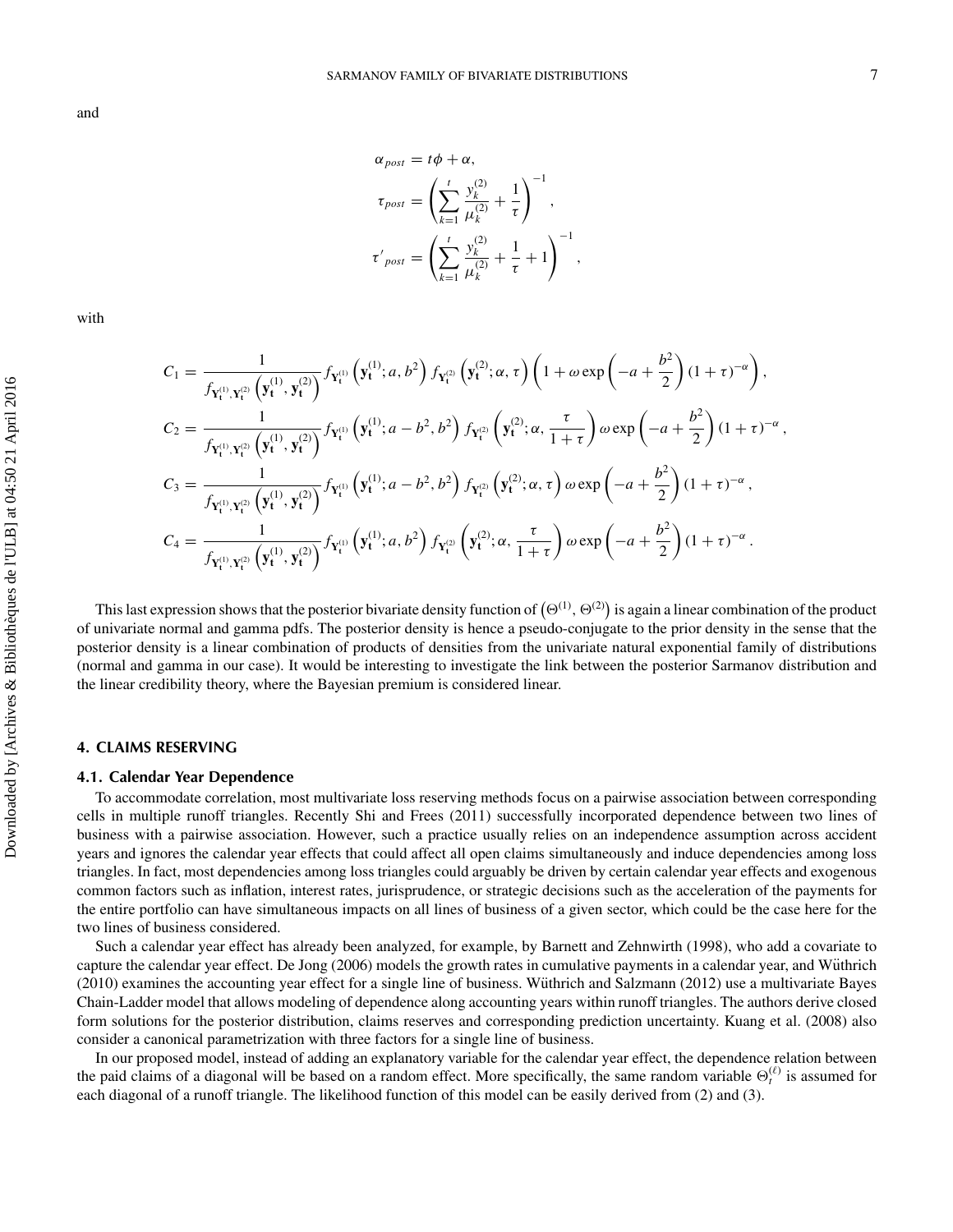#### **4.2. Line of Business Dependence**

#### *4.2.1. Motivations*

In the same view of Abdallah et al. (2015), we propose a model that allows a dependence relation between all the observations that belong to the same calendar year for each line of business using random effects instead of multivariate Archimedean copulas. Additionally, we use another dependence structure that links the losses of calendar years of different lines of business with a Sarmanov family of bivariate distributions instead of hierarchical copula. With this second level of dependence, we capture the dependence between two different runoff triangles in a pairwise manner between corresponding diagonals, instead of between cells. Hence, instead of pairing cells with a copula as in Shi and Frees (2011), we will pair diagonals through random effects using the Sarmanov family of bivariate distributions.

The calendar year effect has rarely been studied with more than one line of business. Two recent examples are De Jong (2012), where the calendar year effect was introduced through the correlation matrix and Shi et al. (2012), who used random effects to accommodate the correlation due to accounting year effects within and across runoff triangles. Shi et al. (2012) work with a Bayesian perspective, using a multivariate lognormal distribution, along with a multivariate Gaussian correlation matrix. The predictive distributions of outstanding payments are generated through Monte Carlo simulations. The calendar year effect is taken into account through an explanatory variable. Again with a Bayesian framework, Wüthrich et al. (2013) used a multivariate lognormal Chain-Ladder model and derived predictors and confidence bounds in closed form. Their analytical solutions are such that they allow for any correlation structure. Their models permit dependence between and within runoff triangles, along with any correlation structure. It has also been shown in this paper that the pairwise dependence form is rather weak compared with calendar year dependence. More recently, Shi (2014) captures the dependencies introduced by various sources, including the common calendar year effects via the family of elliptical copulas, and uses parametric bootstrapping to quantify the associated reserving variability.

In this article, to model the complex dependence structure between two runoff triangles, we introduce models based on the Sarmanov family of bivariate distributions. The idea is to use random effects to capture dependence within lines of business and then join the two random effects through a Sarmanov distribution to capture dependence between lines of business. Empirical results are shown in the next section. Finally, the log-likelihood function of this model can be obtained from (6).

# *4.2.2. Mean and Variance*

To compute the resulting reserve for this model, the estimated total unpaid losses for  $i + j > n + 1$ , can be expressed as:

$$
E\left[R_{tot}\right] = E\left[R^{(1)} + R^{(2)}\right] = E\left[\sum_{\ell=1}^{2} \sum_{i=2}^{n} \sum_{j=n-i+2}^{n} p_{i}^{(\ell)} Y_{i,j}^{(\ell)}\right] = \sum_{\ell=1}^{2} \sum_{i=2}^{n} \sum_{j=n-i+2}^{n} p_{i}^{(\ell)} E[Y_{i,j}^{(\ell)}],
$$

where

$$
E[Y_{i,j}^{(1)}] = E[E[Y_{i,j}^{(1)} | \Theta_t^{(1)}]] = E[e^{\mu_{i,j}^{(1)} \Theta_t^{(1)} + \sigma^2/2}] = e^{a\mu_{i,j}^{(1)} + \frac{1}{2}b^2 \mu_{i,j}^{(1)} + \sigma^2/2}
$$

and

$$
E[Y_{i,j}^{(2)}] = E[E[Y_{i,j}^{(2)} | \Theta_t^{(2)}]] = E\left[\phi\mu_{i,j}^{(2)}\frac{1}{\Theta_t^{(2)}}\right] = \phi\mu_{i,j}^{(2)}\frac{1}{\tau(\alpha-1)},
$$

with  $t = i + j - 1$ .

Consequently, the total unpaid losses can be written as

$$
E\left[R_{tot}\right] = \sum_{i=2}^{n} \sum_{j=n-i+2}^{n} p_{i}^{(1)} e^{a\mu_{i,j}^{(1)} + \frac{1}{2}b^{2}\mu_{i,j}^{(1)2} + \sigma^{2}/2} + \sum_{i=2}^{n} \sum_{j=n-i+2}^{n} \frac{p_{i}^{(2)} \phi \mu_{i,j}^{(2)}}{\tau(\alpha-1)}.
$$
\n(8)

When we model dependence between loss triangles, the global variance can be very informative. Knowing that the two runoff triangles are correlated, it is interesting to observe how the two random effects  $\Theta_t^{(1)}$  and  $\Theta_t^{(2)}$  change together, that is, whether the two variables tend to show similar (positive dependence) or opposite behavior (negative dependence). Note that when  $\Theta_t^{(1)}$  and  $\Theta_t^{(2)}$  are assumed unrelated (independent case), we will have  $Cov(R^{(1)}, R^{(2)}) = 0$ .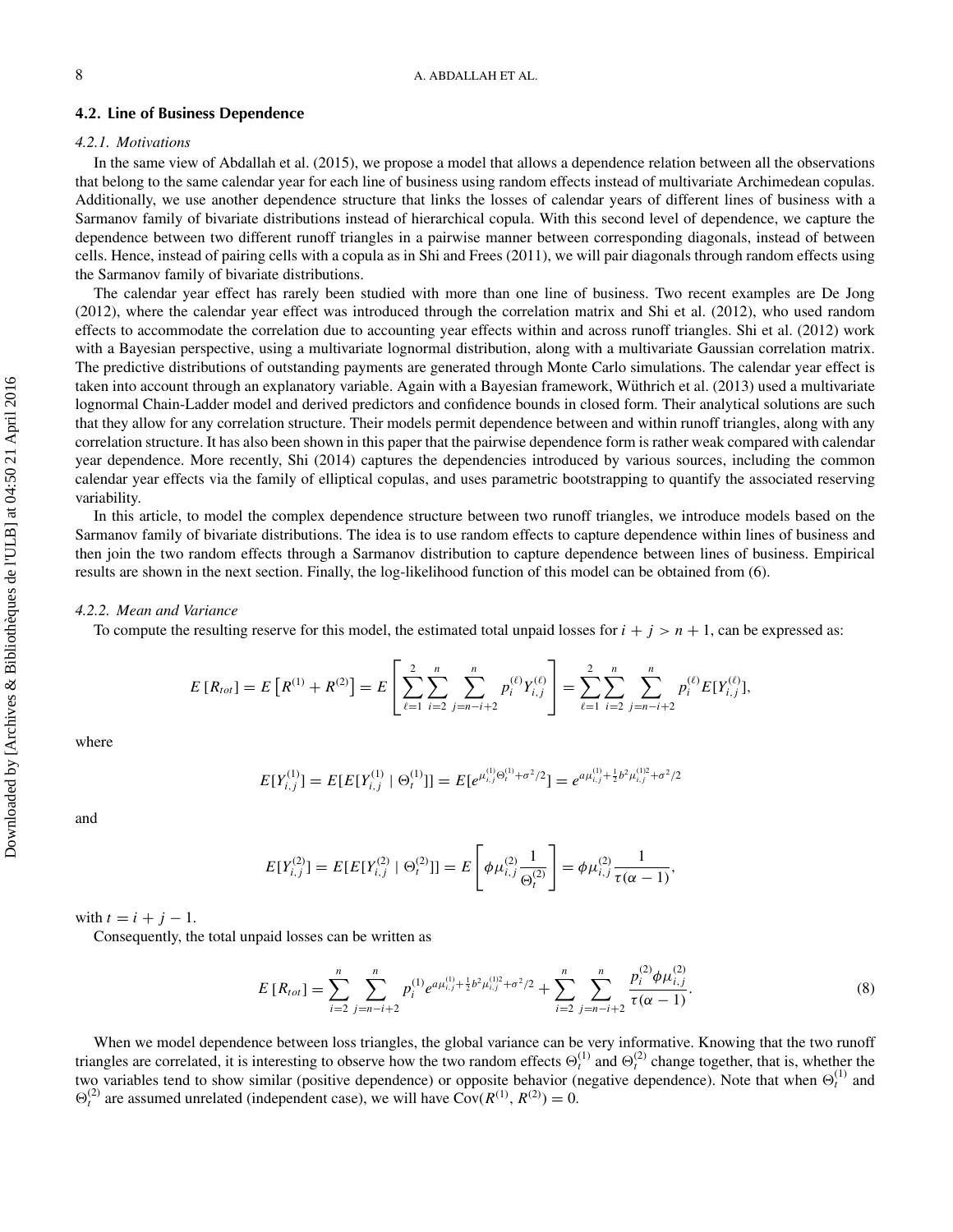# SARMANOV FAMILY OF BIVARIATE DISTRIBUTIONS 9

The total claims reserve variance can be written as

$$
Var(R_{tot}) = Var (R^{(1)} + R^{(2)}) = Var(R^{(1)}) + Var(R^{(2)}) + 2Cov(R^{(1)}, R^{(2)})
$$
  
= 
$$
\sum_{\ell=1}^{2} Var(R^{(\ell)}) + 2Cov(R^{(1)}, R^{(2)}).
$$

Using the conditional independence of  $Y_{i,j}^{(\ell)}$  given  $\Theta_t^{(\ell)} = \theta^{(\ell)}$   $(t = i + j - 1)$ ), we have

$$
\begin{split} \text{Var}(R^{(1)}) &= E\left[\text{Var}\left(\sum_{i=2}^{n} \sum_{j=n-i+2}^{n} p_{i}^{(1)} Y_{i,j}^{(1)} \mid \Theta_{t}^{(1)}\right)\right] + \text{Var}\left[E\left(\sum_{i=2}^{n} \sum_{j=n-i+2}^{n} p_{i}^{(1)} Y_{i,j}^{(1)} \mid \Theta_{t}^{(1)}\right)\right] \\ &= \sum_{i=2}^{n} \sum_{j=n-i+2}^{n} p_{i}^{(1)2} \left(E\left[\text{Var}\left(Y_{i,j}^{(1)} \mid \Theta_{t}^{(1)}\right)\right] + \text{Var}\left(E\left[Y_{i,j}^{(1)} \mid \Theta_{t}^{(1)}\right]\right)\right) \\ &= \sum_{i=2}^{n} \sum_{j=n-i+2}^{n} p_{i}^{(1)2} \left(e^{2a\mu_{i,j}^{(1)} + 2b^{2}\mu_{i,j}^{(1)2} + 2\sigma^{2}} - e^{2a\mu_{i,j}^{(1)} + b^{2}\mu_{i,j}^{(1)2} + \sigma^{2}}\right) \end{split}
$$

and

$$
\begin{split} \text{Var}(R^{(2)}) &= E\left[\text{Var}\left(\sum_{i=2}^{n} \sum_{j=n-i+2}^{n} p_{i}^{(2)} Y_{i,j}^{(2)} \mid \Theta_{t}^{(2)}\right)\right] + \text{Var}\left(E\left[\sum_{i=2}^{n} \sum_{j=n-i+2}^{n} p_{i}^{(2)} Y_{i,j}^{(2)} \mid \Theta_{t}^{(2)}\right]\right) \\ &= \sum_{i=2}^{n} \sum_{j=n-i+2}^{n} p_{i}^{(2)2} \left(E\left[\text{Var}\left(Y_{i,j}^{(2)} \mid \Theta_{t}^{(2)}\right)\right] + \text{Var}\left(E\left[Y_{i,j}^{(2)} \mid \Theta_{t}^{(2)}\right]\right)\right) \\ &= \sum_{i=2}^{n} \sum_{j=n-i+2}^{n} \phi(p_{i}^{(2)} \mu_{i,j}^{(2)})^{2} \left(\frac{\alpha + \phi - 1}{\tau^{2}(\alpha - 1)^{2}(\alpha - 2)}\right). \end{split}
$$

For the covariance calculation, we have

$$
Cov(R^{(1)}, R^{(2)}) = \sum_{i=2}^{n} \sum_{j=n-i+2}^{n} p_i^{(1)} p_i^{(2)} \left( E\left[ Y_{i,j}^{(1)} Y_{i,j}^{(2)} \right] - E\left[ Y_{i,j}^{(1)} \right] E\left[ Y_{i,j}^{(2)} \right] \right).
$$

From (8) we have

$$
E\left[Y_{i,j}^{(1)}\right]E\left[Y_{i,j}^{(2)}\right]=\left(e^{a\mu_{i,j}^{(1)}+\frac{1}{2}b^2\mu_{i,j}^{(1)2}+\sigma^2/2}\right)\left(\frac{\phi\mu_{i,j}^{(2)}}{\tau(\alpha-1)}\right),\,
$$

and given (5), we obtain

$$
E[Y_{i,j}^{(1)}Y_{i,j}^{(2)}] = E\left[E\left(Y_{i,j}^{(1)}Y_{i,j}^{(2)} | \Theta_i^{(1)}, \Theta_i^{(2)}\right)\right]
$$
  
=  $e^{\sigma^2/2}\phi\mu_{i,j}^{(2)}E[e^{\mu_{i,j}^{(1)}\Theta_i^{(1)}}\frac{1}{\Theta_i^{(2)}}],$ 

with

$$
E\left[e^{\mu_{i,j}^{(1)}\Theta_i^{(1)}}\frac{1}{\Theta_i^{(2)}}\right] = \int_0^\infty \int_{-\infty}^\infty e^{\mu_{i,j}^{(1)}\theta^{(1)}} \frac{1}{\theta^{(2)}} u^S(\theta^{(1)},\theta^{(2)}) d\theta^{(1)} d\theta^{(2)}.
$$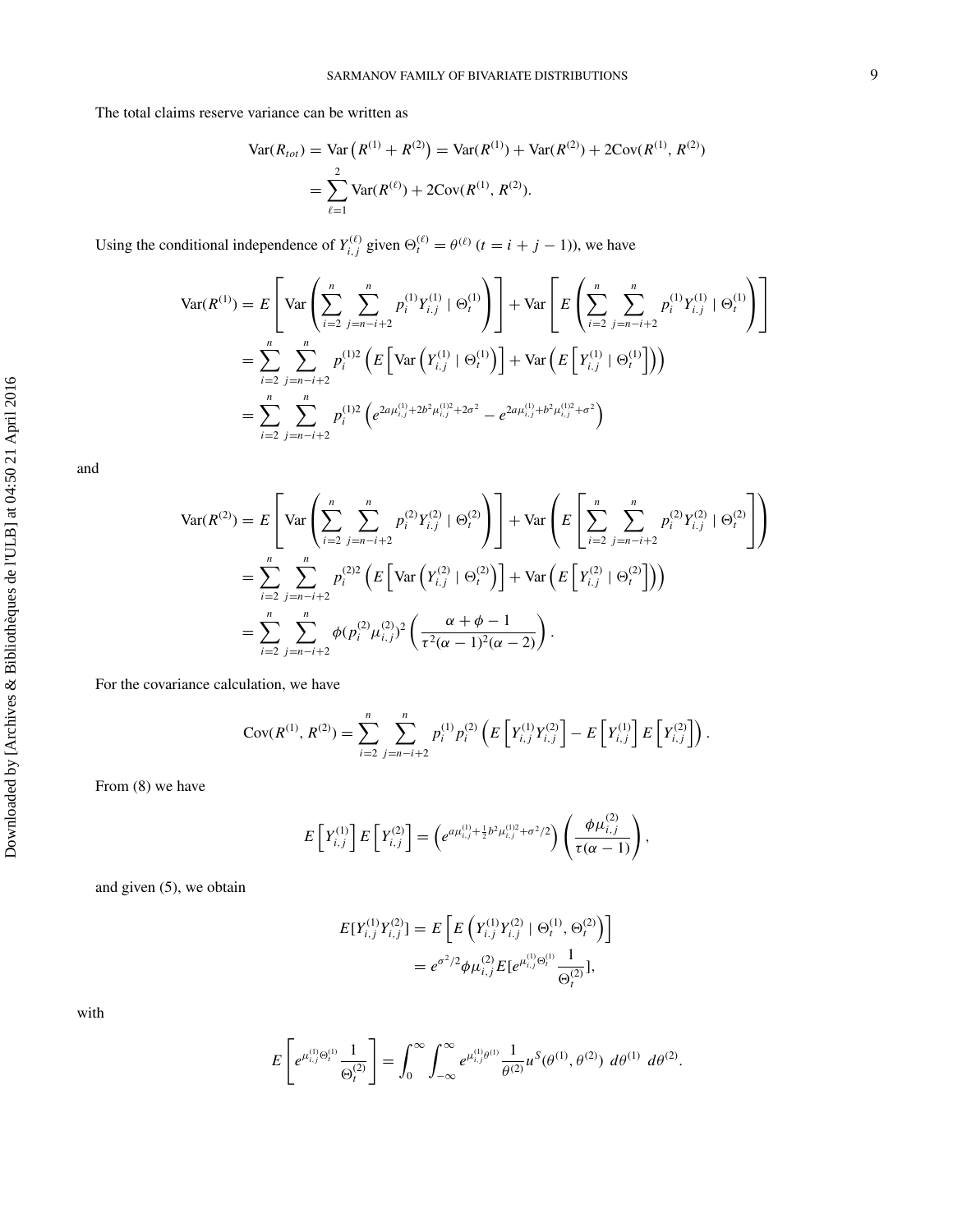Consequently, the total variance of unpaid losses is expressed as follows:

$$
\begin{split}\n\text{Var}(R_{tot}) &= \sum_{i=2}^{n} \sum_{j=n-i+2}^{n} p_{i}^{(1)2} \left( e^{2a\mu_{i,j}^{(1)} + 2b^{2}\mu_{i,j}^{(1)2} + 2\sigma^{2}} - e^{2a\mu_{i,j}^{(1)} + b^{2}\mu_{i,j}^{(1)2} + \sigma^{2}} \right) \\
&+ \sum_{i=2}^{n} \sum_{j=n-i+2}^{n} \phi(p_{i}^{(2)}\mu_{i,j}^{(2)})^{2} \left( \frac{\alpha + \phi - 1}{\tau^{2}(\alpha - 1)^{2}(\alpha - 2)} \right) \\
&+ 2 \sum_{i=2}^{n} \sum_{j=n-i+2}^{n} \left\{ p_{i}^{(1)} p_{i}^{(2)} e^{\sigma^{2}/2} \phi \mu_{i,j}^{(2)} \right. \\
&\times \left[ e^{a\mu_{i,j}^{(1)} + \frac{b^{2}}{2}\mu_{i,j}^{(2)}} \frac{1}{\tau(\alpha - 1)} \left( 1 + \omega \exp\left( -a + \frac{b^{2}}{2} \right) (1 + \tau)^{-\alpha} \right) \right. \\
&+ e^{(\alpha - b^{2})\mu_{i,j}^{(1)} + \frac{b^{2}}{2}\mu_{i,j}^{(2)}} \frac{1 + \tau}{\tau(\alpha - 1)} \omega \exp\left( -a + \frac{b^{2}}{2} \right) (1 + \tau)^{-\alpha} \\
&- e^{(a-b^{2})\mu_{i,j}^{(1)} + \frac{b^{2}}{2}\mu_{i,j}^{(2)}} \frac{1 + \tau}{\tau(\alpha - 1)} \omega \exp\left( -a + \frac{b^{2}}{2} \right) (1 + \tau)^{-\alpha} \\
&- e^{a\mu_{i,j}^{(1)} + \frac{b^{2}}{2}\mu_{i,j}^{(2)}} \frac{1 + \tau}{\tau(\alpha - 1)} \omega \exp\left( -a + \frac{b^{2}}{2} \right) (1 + \tau)^{-\alpha} \right] \\
&- \left( p_{i}^{(1)} e^{a\mu_{i,j}^{(1)} + \frac{1}{2}b^{2}\mu_{i,j}^{(1)2} + \sigma^{2}/2} \right) \left( \frac{p_{i}^{(2)} \phi(\mu_{i,j}^{(2)})}{\tau(\alpha - 1)} \right) \
$$

# **4.3. Accident Year and Development Period Dependence**

We consider here a dependence structure captured through accident year and development period effects. In fact, some exogenous factors could result in an accident year trend. Change in reserving practices for example, in the way case reserves are settled at the opening of the claim, for current accident year claims. Further, a court judgment, a change in legislation affecting future losses, major events, and disasters all can result in an accident year trend as well. The development period trend could result from the same exogenous factors cited for the calendar year case, but also from management decisions. For example, a revision of inactive claims or a changing pace of payments (internal or external initiative) are widespread practices in the industry that might affect several lines of business simultaneously.

# *4.3.1. Credibility Loss Reserving*

As discussed earlier in this article, the flexibility of the Sarmanov family of bivariate distribution allows us to easily change the dependence structure. Hence, as in extension and in addition to the calendar year approach, we will consider here two other approaches in which the random effect characterizes the loss of a given accident year or development period. Such modeling is well illustrated in Figure 1. In fact, we can see that a given accident year or development period effect will also impact the observations in the lower triangle belonging to the same accident year or development period. This is a great advantage when working with random effects rather than copulas, where the predictive power for the lower triangle might be limited.

Henceforth, we consider a situation where an insurer has access to claims experience and has the potential to improve prediction of outstanding liabilities by incorporating past information. The link here with linear credibility is pretty straightforward.

The accident year and development period effect has rarely been studied in the literature. It is interesting to note that depending on the dependence structure we use, we could get different conclusions from the analysis of dependence between the two business lines. This was also well illustrated in Figure 4 of Shi et al. (2012). This will be discussed in greater detail in the next section, where an empirical illustration is presented.

The idea here is that future payments will be updated through past experience. In fact, the random effect characterizing the loss of a given accident year or development period affects payments in the lower triangle as well. More importantly, it would be interesting here to see how these random effects impact the two runoff triangles simultaneously.

#### *4.3.2. Expected Claim Reserve*

For the accident year or development period approach, unlike the calendar year case, the projections in the lower part of the triangle will be now impacted by the values of the upper part, because they are, henceforth, linked by the random effect  $\Theta_t^{(\ell)}$ .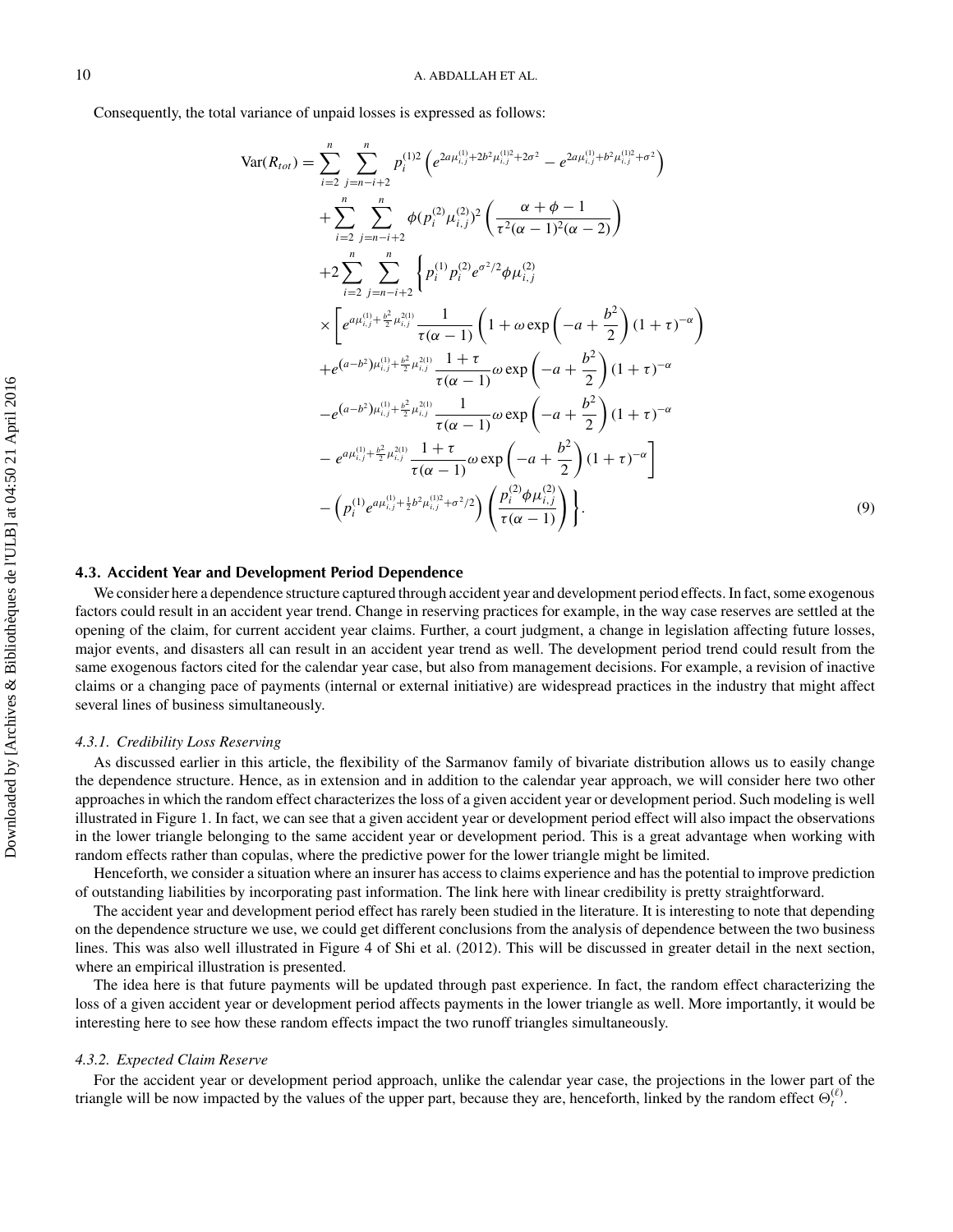

FIGURE 1. Modeling Dependence with Sarmanov Bivariate Distribution.

Let  $\Theta_t = (\Theta_t^{(1)}, \Theta_t^{(2)})$  and  $\mathfrak{I}_t = (\mathbf{Y_t^{(1)}}, \mathbf{Y_t^{(2)}})$  where  $\Theta_t^{(\ell)}, \ell = 1, 2$ , characterizes the loss of a given accident year  $(t = i)$  or development period  $(t = j)$ .

Given the conditional independence of  $Y_{i,j}^{(\ell)}$  given  $\Theta_t^{(\ell)} = \theta^{(\ell)}$ , the total estimated projected paid loss ratio is given by

$$
E[R_{tot} | \mathfrak{I}_t] = E[R^{(1)} + R^{(2)} | \mathfrak{I}_t]
$$
  
= 
$$
E\left[\sum_{\ell=1}^2 \sum_{i=2}^n \sum_{j=n-i+2}^n p_i^{(\ell)} Y_{i,j}^{(\ell)} | \mathfrak{I}_t \right]
$$
  
= 
$$
\sum_{\ell=1}^2 \sum_{i=2}^n \sum_{j=n-i+2}^n p_i^{(\ell)} E[Y_{i,j}^{(\ell)} | \mathfrak{I}_t],
$$

where  $E[Y_{i,j}^{(\ell)} | \Im_t] = E[E[Y_{i,j}^{(\ell)} | \Theta_t, \Im_t] | \Im_t] = E[E[Y_{i,j}^{(\ell)} | \Theta_t^{(\ell)}] | \Im_t]$  with  $u^{(1)}(\theta^{(1)} | \Im_t) = \int_0^{+\infty} u^S(\theta^{(1)}, \theta^{(2)} | \Im_t) d\theta^{(2)}$  and  $u^{(2)}(\theta^{(2)} | \mathfrak{I}_t) = \int_{-\infty}^{+\infty} u^S(\theta^{(1)}, \theta^{(2)} | \mathfrak{I}_t) d\theta^{(1)}$ .

Hence, from (7), we have

$$
u^{(1)}\left(\theta^{(1)}\mid \mathfrak{F}_t\right)=(C_1-C_4)u^{(1)}\left(\theta^{(1)};a_{\text{post}},b_{\text{post}}^2\right)+(C_2-C_3)u^{(1)}\left(\theta^{(1)};a_{\text{post}},b_{\text{post}}^2\right),
$$

which leads to

$$
E[Y_{i,j}^{(1)} | \Im_t] = e^{\sigma^2/2} \int_{-\infty}^{+\infty} e^{\mu_{i,j}^{(1)}\theta^{(1)}} u^{(1)} (\theta^{(1)} | \Im_t) d\theta^{(1)}
$$
  
=  $(C_1 - C_4) e^{a_{post}\mu_{i,j}^{(1)} + \frac{b_{post}^2}{2} \mu_{i,j}^{2(1)} + \sigma^2/2} + (C_2 - C_3) e^{a'_{post}\mu_{i,j}^{(1)} + \frac{b_{post}^2}{2} \mu_{i,j}^{2(1)} + \sigma^2/2}$ 

*.*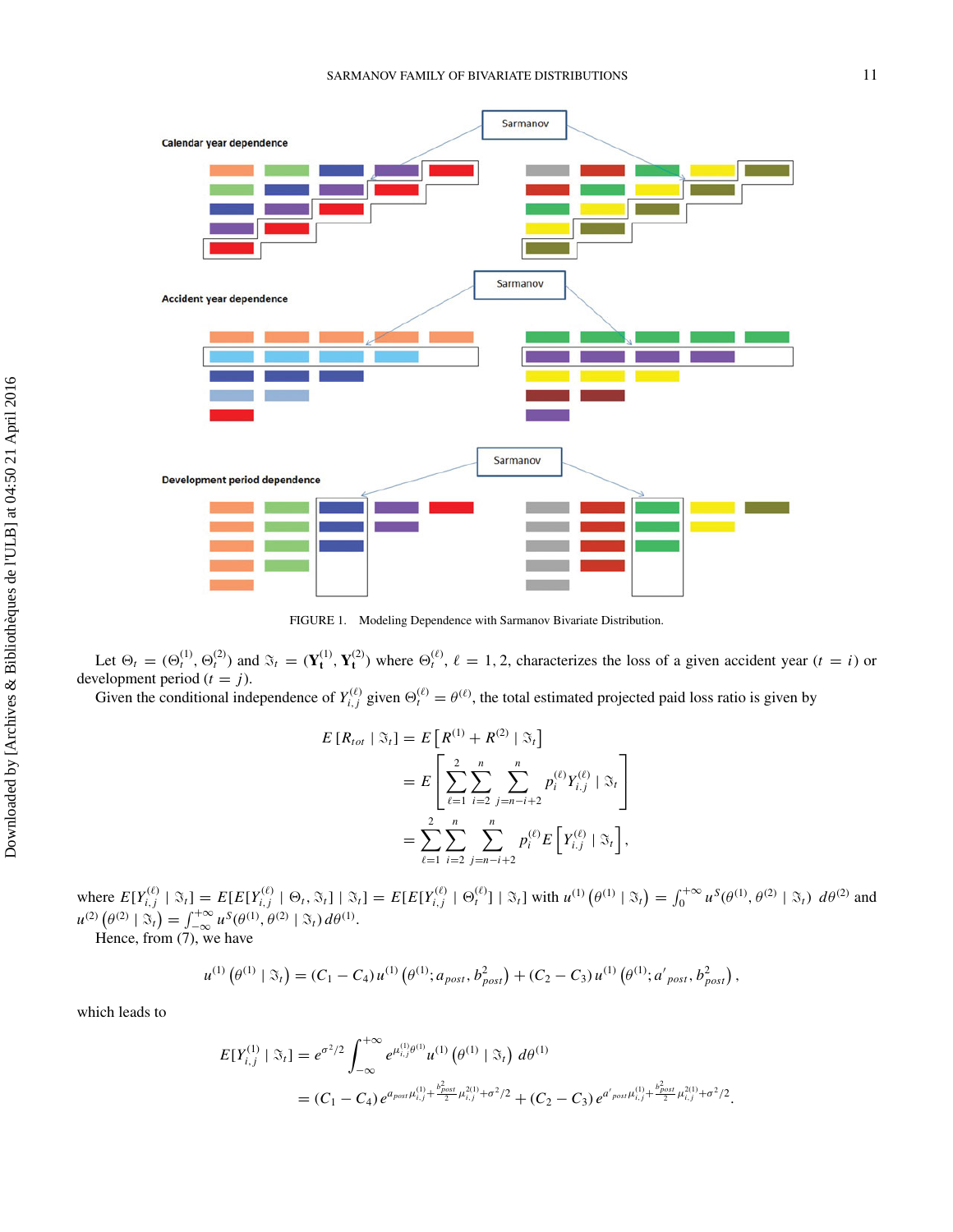Similarly, we obtain for the second line of business

$$
u^{(2)}(\theta^{(2)} | \mathfrak{S}_t) = (C_1 - C_3) u^{(2)}(\theta^{(2)}; \alpha_{post}, \tau_{post}) + (C_2 - C_4) u^{(2)}(\theta^{(2)}; \alpha_{post}, \tau'_{post})
$$

and hence

$$
E[Y_{i,j}^{(2)} | \Im_t] = \phi \mu_{i,j}^{(2)} E\left[\frac{1}{\Theta_t^{(2)}} | \Im_t\right]
$$
  
=  $\phi \mu_{i,j}^{(2)} \int_0^{+\infty} \frac{1}{\theta^{(2)}} u^{(2)} (\theta^{(2)} | \Im_t) d\theta^{(2)}$   
=  $\phi \mu_{i,j}^{(2)} \left(\frac{C_1 - C_3}{\tau_{post}(\alpha_{post} - 1)} + \frac{C_2 - C_4}{\tau_{post}(\alpha_{post} - 1)}\right).$ 

Consequently, the total unpaid losses in this case can be written as

$$
E\left[R_{tot} \mid \mathfrak{F}_{t}\right] = \sum_{\ell=1}^{2} \sum_{i=2}^{n} \sum_{j=n-i+2}^{n} p_{i}^{(\ell)} E[Y_{i,j}^{(\ell)} \mid \mathfrak{F}_{t}]
$$
  
= 
$$
\sum_{i=2}^{n} \sum_{j=n-i+2}^{n} p_{i}^{(1)} \left( (C_{1} - C_{4}) e^{a_{post}} \mu_{i,j}^{(1)} + \frac{b_{post}^{2}}{2} \mu_{i,j}^{2(1)} + \sigma^{2}/2 + (C_{2} - C_{3}) e^{a'_{post}} \mu_{i,j}^{(1)} + \frac{b_{post}^{2}}{2} \mu_{i,j}^{2(1)} + \sigma^{2}/2 \right)
$$
  
+ 
$$
\sum_{i=2}^{n} \sum_{j=n-i+2}^{n} p_{i}^{(2)} \phi \mu_{i,j}^{(2)} \left( \frac{C_{1} - C_{3}}{\tau_{post}(\alpha_{post} - 1)} + \frac{C_{2} - C_{4}}{\tau'_{post}(\alpha_{post} - 1)} \right),
$$
 (10)

with parameters  $a_{post}$ ,  $a'_{post}$ ,  $b_{post}^2$ ,  $\alpha_{post}$ ,  $\tau_{post}$ ,  $\tau'_{post}$ , and  $C_i$ ,  $i \in \{1, 2, 3, 4\}$  as given in (7). The expression of the claims reserve variance is more cumbersome for this approach but can be handily derived given that the posterior density of the Sarmanov family is a pseudo-conjugate prior.

# **5. EMPIRICAL ILLUSTRATION**

#### **5.1. Model Calibration**

We implement the three models proposed in the previous sections with the runoff triangles described in Section 2.1. We want to compare the fit of our models with that obtained in Shi and Frees (2011), where pairwise dependence (PWD) between cells is supposed through a copula. The Gaussian copula was selected for this model based on Akaike's Information Criterion (AIC). In our empirical study, we first use a model that supposes independence between lines of business, with dependence within runoff triangles captured through random effects. This model is described in Section 4.1. Fit statistics are shown in Table 1. In terms of the AIC, we observe that the three models offer a better fit than the PWD model, which is a promising result for what follows. We suppose pairwise dependence between random effects that affect a given calendar year, accident year, or development period. This dependence between runoff triangles is captured with the Sarmanov family of bivariate distributions. The fit statistics and the reserves obtained for this model are shown in Tables 2 and 3, respectively.

| <b>Fit statistics</b> |            | <b>Dependence</b> |               |                      |  |  |
|-----------------------|------------|-------------------|---------------|----------------------|--|--|
|                       | <b>PWD</b> | Dev. period       | Calendar year | <b>Accident year</b> |  |  |
| Log-likelihood        | 350.5      | 376.4             | 396.4         | 402.3                |  |  |
| AIC                   | $-618.9$   | $-669.0$          | $-708.9$      | $-720.8$             |  |  |
| <b>BIC</b>            | $-508.3$   | $-656.2$          | $-696.2$      | $-708.1$             |  |  |

TABLE 1 Fit Statistics of PWD Model vs. Independent Lines of Business with Random Effects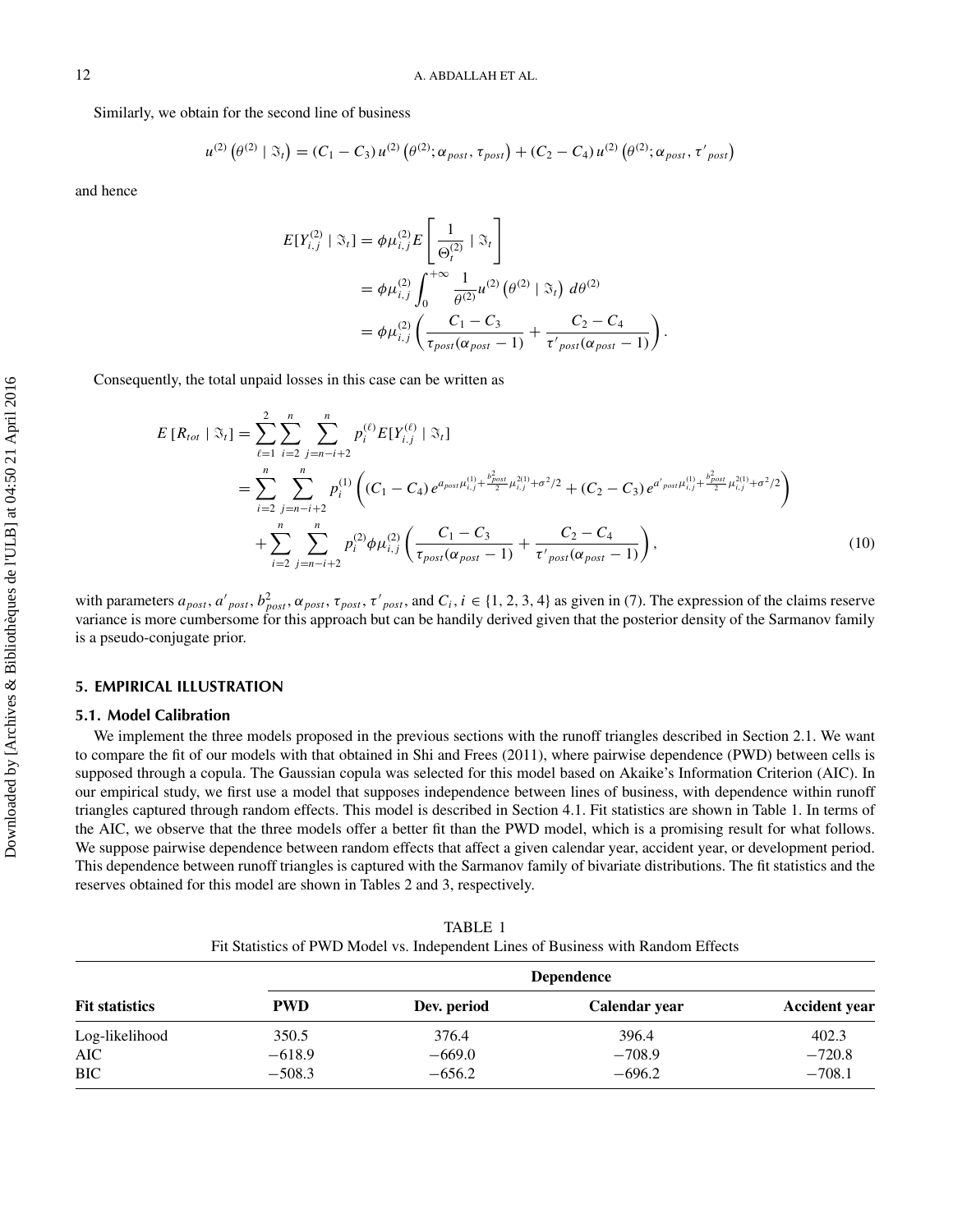|                                               |             |          |               | <b>Dependence</b> |                      |          |
|-----------------------------------------------|-------------|----------|---------------|-------------------|----------------------|----------|
| <b>Fit statistics</b><br>Dependence parameter | Dev. period |          | Calendar year |                   | <b>Accident year</b> |          |
|                                               | 628.76      | (194.20) | $-387.10$     | (746.77)          | 12.083               | (22,300) |
| Log-likelihood                                | 381.1       |          | 396.6         |                   | 403.1                |          |
| AIC                                           | $-676.2$    |          | $-707.2$      |                   | $-718.8$             |          |
| <b>BIC</b>                                    | $-663.1$    |          | $-694.2$      |                   | $-705.8$             |          |

TABLE 2 Fit Statistics of Sarmanov Model

The reserve estimations for the calendar year approach are based on (8), with the systematic component described in (1). As for the accident year and development period approach, the calculation is performed following (10). However, the accident year (development period) parameter is missing in the mean specification for accident year (development period) approach. Hence, we borrow the information from the calendar year trend to complete the projection of the lower triangle. We note that a gamma curve, also known as a Hoerl's curve, could also have been investigated for this case.

We observe that the model with accident year dependence offers the best fit of all the models. Indeed, according to the fit statistics, the data seem to favour the model emphasizing accident year effects. However, the model with development period dependence seems to favor dependence between lines of business. Given that the three models nest the independence case as a special case, we can perform a likelihood ratio test to examine the model fit. Compared with the independent case, the accident year model gives a  $\chi^2$  statistics of 0.2, the calendar year model gives a  $\chi^2$  statistics of 0.4, whereas the development period model gives a  $\chi^2$  statistics of 9.4. Henceforth, the dependence is rejected over the independence model for the calendar year and accident year cases, because *ω* is not statistically significant; meanwhile a dependence model is preferred for the development period case. A Wald test (see Boucher et al. 2007 for a detailed discussion on one-sided statistic tests) based on the estimated values of *ω* and its standard errors (see Table 2) leads to the same conclusions drawn from the likelihood ratio test. Interestingly, the model has a better fit when incorporating dependence between the two lines of business only for the development period approach. This is also confirmed by the results of the AIC.

# **5.2. Predictive Distribution**

In practice, actuaries are interested in knowing the uncertainty of the reserve. A modern parametric technique, the bootstrap, not only gives such information but most importantly provides the entire predictive distribution of aggregated reserves for the portfolio. The predictive distribution notably allows assessment of risk capital for an insurance portfolio. Bootstrapping is also ideal from a practical point of view, because it avoids complex theoretical calculations and can easily be implemented. Moreover, it tackles potential model overfitting, typically encountered in loss reserving problems due to the small sample size. Henceforth, we implement a parametric bootstrap analysis to quantify predictive uncertainty.

The bootstrap technique is increasingly popular in loss reserving and allows a wide range of applications. It was first introduced in a loss reserving context with a distribution-free approach by Lowe (1994). For a multivariate loss reserving analysis, Kirschner et al. (2008) used a synchronized parametric bootstrap to model dependence between correlated lines of business, and Taylor and McGuire (2007) extended this result to a generalized linear model context. Shi and Frees (2011), and more recently Shi (2014), have also performed a parametric bootstrap to quantify the uncertainty in parameter estimates, while modeling dependence between loss triangles using copulas.

|                            | <b>Dependence</b> |             |               |                      |  |
|----------------------------|-------------------|-------------|---------------|----------------------|--|
| <b>Reserves estimation</b> | <b>PWD</b>        | Dev. period | Calendar year | <b>Accident year</b> |  |
| <b>Personal</b>            | 6,423,180         | 6,547,988   | 6,476,093     | 6,616,171            |  |
| <b>Commercial</b>          | 495.989           | 504.928     | 551.478       | 438.716              |  |
| <b>Total</b>               | 6,919,169         | 7,052,916   | 7,027,571     | 7,054,888            |  |

| TABLE 3                                  |
|------------------------------------------|
| Reserve Estimation with Different Models |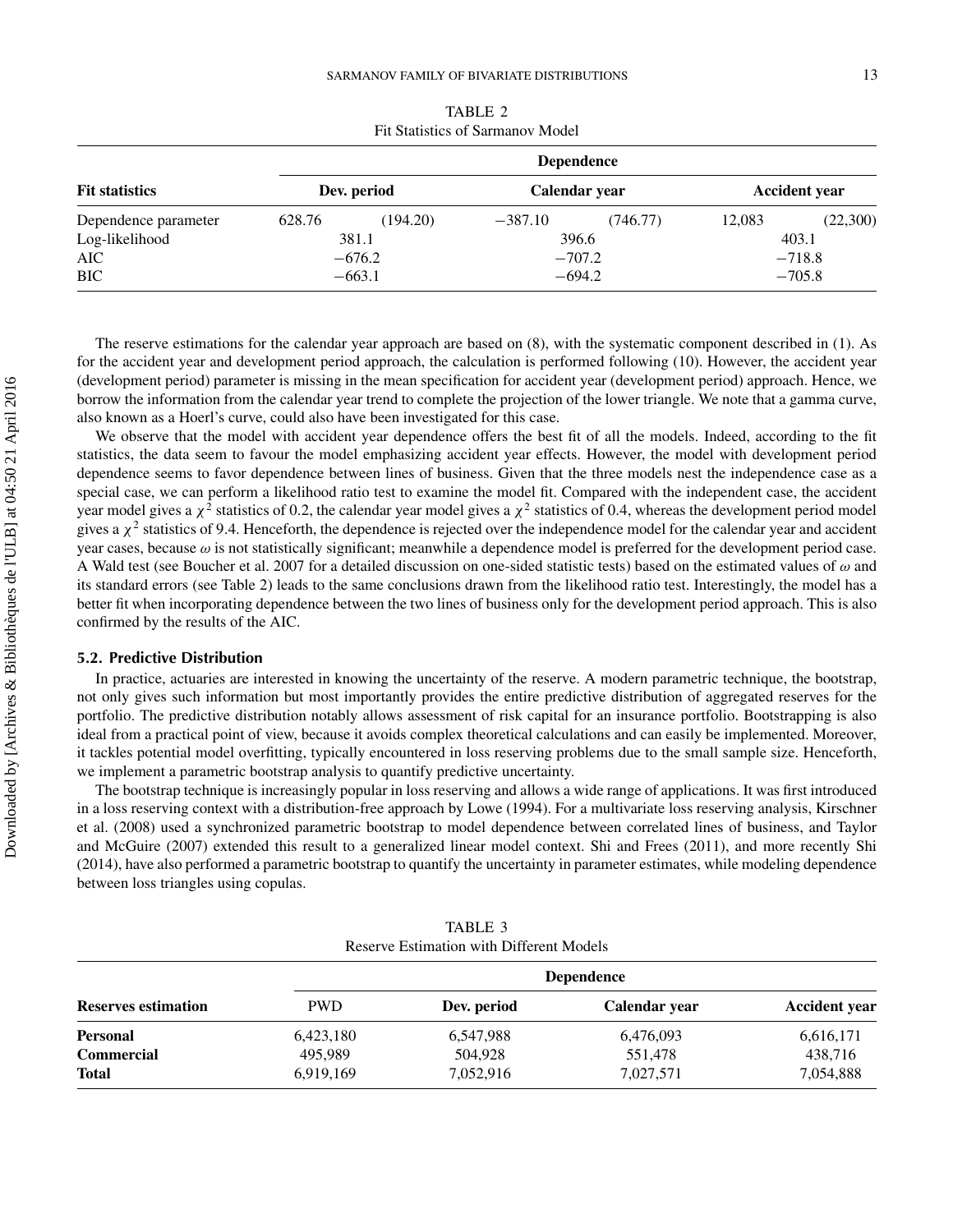### *5.2.1. Sarmanov Simulation*

The parametric bootstrap allows us to obtain the whole distribution of the reserves. We follow the same bootstrap algorithm as Taylor and McGuire (2007), also summarized in Shi and Frees (2011).

The first step of the parametric bootstrap is to generate pseudo-responses of normalized incremental paid losses  $y_{ii}^{*(\ell)}$ , for *i*, *j* such that  $i + j - 1 \leq n$  and  $\ell = 1, 2$ .

For the first line of business, we generate a realization  $y_{ij}^{*(1)}$  of a lognormal distribution with location (log-scale) parameter  $\hat{\mu}_{ij}^{(1)}\Theta^{(1)}$  and shape parameter  $\hat{\sigma}$ . As for the second line of business,  $y_{ij}^{*(2)}$  is a generated realization of a gamma distribution with location (scale) parameter  $\hat{\vec{\theta}}_{ij}^{(2)}$  and shape parameter  $\hat{\vec{\phi}}$ .

Therefore, a technique to generate realizations of the couple  $(\theta^{(1)}, \theta^{(2)})$  from a Sarmanov family of bivariate distributions should be used.

Given that the calendar year dependence is the most widely used for its intuitive and practical purposes, we focus solely on this approach.

To generate a bivariate Sarmanov distribution we follow the method based on the conditional simulation. Thus, for a given calendar year *t*, the algorithm for a Sarmanov bivariate distribution between the lines of business is as follows:

1. Generate a realization  $\theta^{(1)}$ , from the random variable  $\Theta_t^{(1)} \sim Normal(\hat{a}, \hat{b}^2)$ .<br>2. Generate a realization from the conditional cumulative distribution of the ran

- 2. Generate a realization from the conditional cumulative distribution of the random variable  $(\Theta_t^{(2)} | \Theta_t^{(1)} = \theta^{(1)})$ .
- 3. Get a realization  $\theta^{(2)}$  from the previous stage.

Consequently, we have obtained realizations of the couple  $(\theta^{(1)}, \theta^{(2)})$  from a Sarmanov family of bivariate distributions.

#### *5.2.2. MSEP*

A common statistic to measure the total variance uncertainty of the portfolio *Rtot* , is the mean squared error of prediction (MSEP).

The MSEP is a combination of process error and estimation error. Estimation error is linked to past observations and process error is due to the variation of future observations. The definition can be expressed as

$$
\begin{split} \widehat{MSEP}[\widehat{R_{tot}}] &= E[(R_{tot} - \widehat{R_{tot}})^2] \\ &= E[(R_{tot} - E[R_{tot}]) - (\widehat{R_{tot}} - E[R_{tot}]))^2]. \end{split}
$$

Assuming  $E[(R_{tot} - E[R_{tot}])(\widehat{R_{tot}} - E[\widehat{R_{tot}}])] = 0$ , that is, future observations are independent of past observations, we get

$$
MSEP[\widehat{R_{tot}}] \approx E[(R_{tot} - E[R_{tot}])^{2}] + E[(\widehat{R_{tot}} - E[\widehat{R_{tot}}])^{2}]
$$
  
= 
$$
\underbrace{Var[R_{tot}]}_{\text{Process error}^{2}} + \underbrace{Var[\widehat{R_{tot}}]}_{\text{Estimation error}^{2}}.
$$

The main advantage of using the Sarmanov family of bivariate distributions lies in the fact that we are able to derive a closedform expression for the process error of the whole portfolio (see (9)), which is not straightforward to obtain analytically with a copula model. We quantify the estimation error with the parametric bootstrap. In our empirical illustration, the obtained bootstrap results are exhibited in Table 4.

Also, because we can obtain the estimation error and process error for a Sarmanov model, it would be interesting to compare them with their analytic equivalent from Mack's model, which has long been considered as a benchmark model. This comparison is shown in Table 5. We note that the two methods provide results in the same order of magnitude.

| TABLE 4                                            |  |
|----------------------------------------------------|--|
| Bootstrap Results for Calendar Year Sarmanov Model |  |

|                    | <b>Estimated reserve</b> | <b>Bootstrap reserve</b> | <b>Estimation error</b> | <b>Process error</b> |
|--------------------|--------------------------|--------------------------|-------------------------|----------------------|
| <b>CY Sarmanov</b> | 7.027.571                | 7,047,931                | 312.331                 | 153,413              |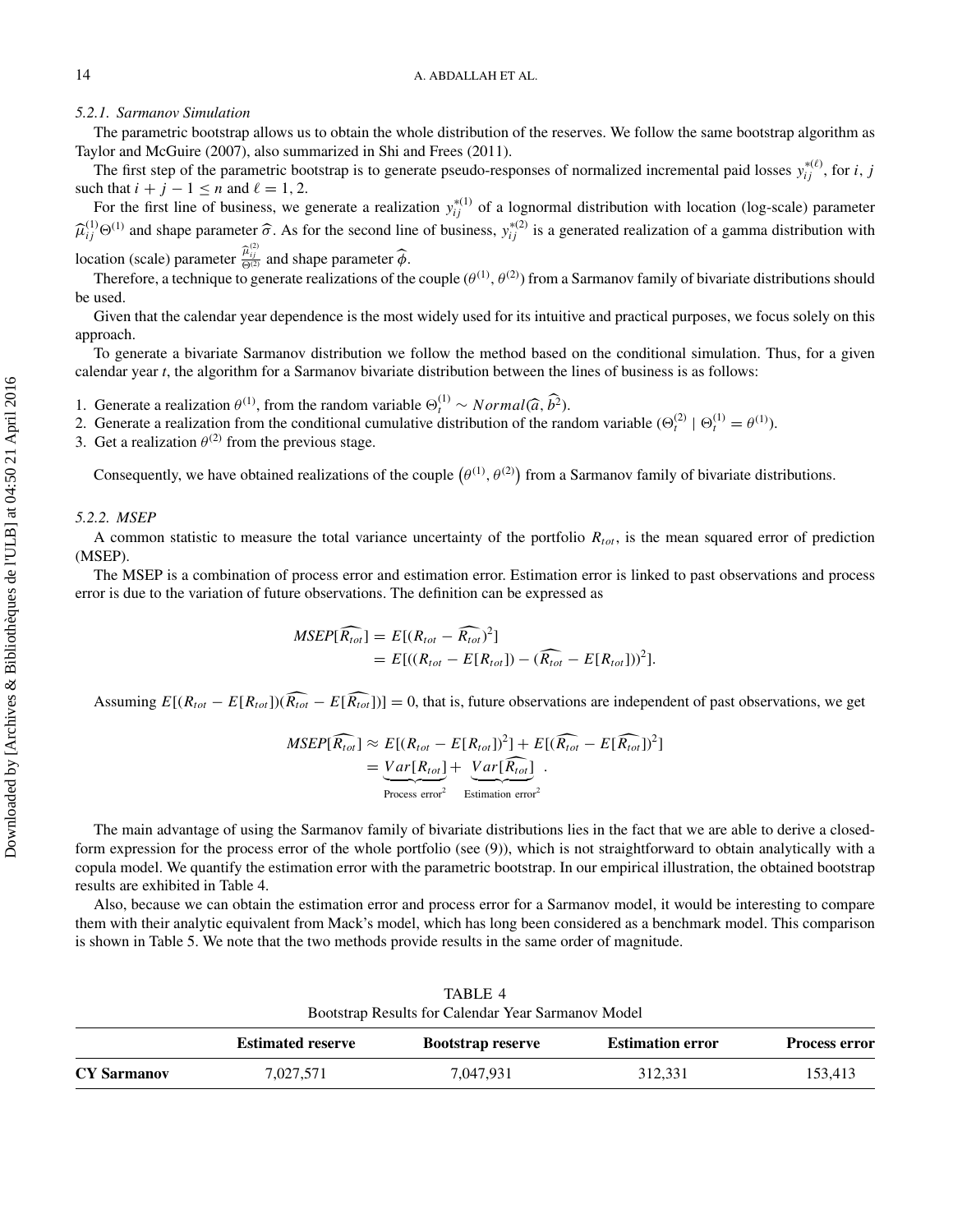| comparison countern carmainer niceaer and ninen niceaer |               |  |
|---------------------------------------------------------|---------------|--|
| <b>Reserve</b>                                          | $\sqrt{MSEP}$ |  |
| 7,027,571                                               | 347.947       |  |
| 6.925.951                                               | 334,929       |  |
|                                                         |               |  |

TABLE 5 Comparison between Sarmanov Model and Mack Model

#### *5.2.3. Risk Capital Analysis*

In addition to the bootstrap results for the calendar year dependence model with a Sarmanov family of bivariate distributions exhibited in Table 4, we provide a histogram of the reserve distribution, with the corresponding percentiles in Figure 2. The latter information is important and useful for actuaries when they want to select a reserve at a desired level of conservatism. We also superimposed kernel density estimates on the histogram of Figure 2 in Figure 3 with several choices for the bandwidth parameter to determine the smoothness and closeness of the fit. Smoothing the data distribution with a kernel density estimate can be more effective than using a histogram to identify features that might be obscured by the choice of histogram bins.

The predictive distribution of unpaid losses is very helpful to obtain reserve ranges, but it is also useful from a risk capital standpoint. Risk capital is the amount that property and casualty insurers set aside as a buffer against potential losses from extreme and adverse events.

We want to show here the impact of assuming a dependence structure based on the Sarmanov family of bivariate distribution on the risk capital calculation instead of summing up the risk capital for each subportoflio. In fact, the most common approach in practice, called the "Silo" method, is to divide the portfolio into several subportfolios and to evaluate the risk capital for each silo and then add them up for the portfolio. The main criticism to this method is that it implicitly assumes a perfect positive linear relationship among subportfolios, which does not allow any form of diversification. We aim to show, following the parametric bootstrap, that one can take advantage of this diversification between the two lines of business, allowing risk capital analysts to be less conservative.



FIGURE 2. Percentiles of Total Unpaid Losses (Millions)—Sarmanov Calendar Year Model.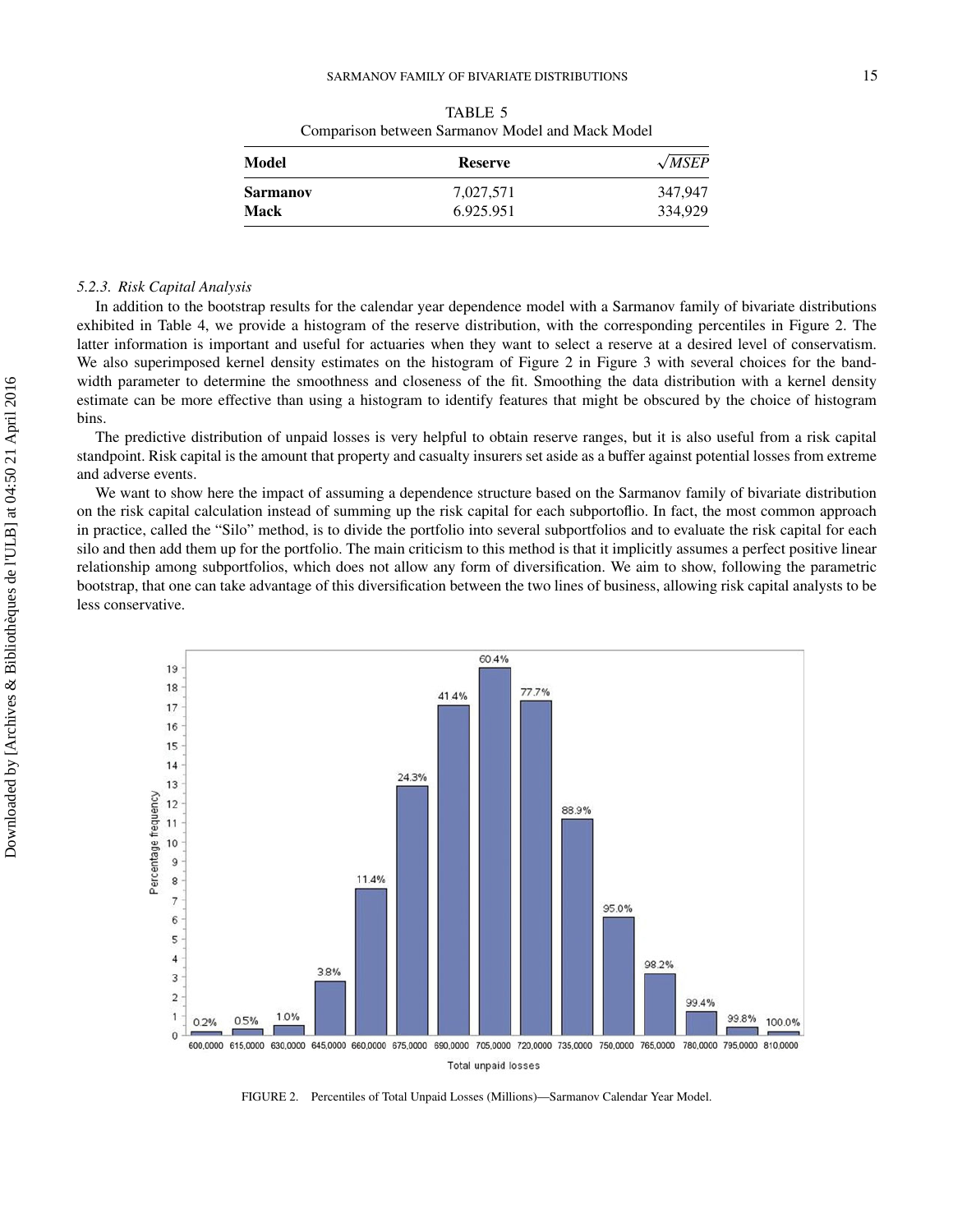

FIGURE 3. Total Unpaid Losses Distribution with Density Kernel Estimation (Millions)—Sarmanov Calendar Model.

Mathematically, the risk capital is the difference between the risk measure and the expected unpaid losses of the portfolio, which are 7,047,931. For the risk measure, we consider the tail value-at-risk (TVaR) that has been widely used by actuaries. This measure is more informative than the value at risk (VaR) in the distribution tail, and the subadditivity of VaR is not guaranteed in general.

To examine the role of dependencies we calculate the risk measure for each subportfolio (i.e., the personal auto line and the commercial auto line), and then use the simple sum as the risk measure for the entire portfolio. This is the result reported under the silo method. The silo method gives the largest estimates of risk measures because it does not account for any diversification effect in the portfolio. We provide the results for the case where no random effects are considered within lines of business (Silo: independent), and the case where random effects within lines of business are assumed (Silo: random effects). Both cases assume independence between lines of business and are compared with the case that treats the two lines of business as related through the Sarmanov bivariate distribution. We show in Table 6 that the gain in terms of risk capital is important when we capture the association between the two triangles, and this difference is even greater in the distribution tail where most adversed situations are encountered for the two lines of business. This result indicates that the silo method leads to more conservative risk capital, while the Sarmanov model leads to more aggressive risk capital.

| Risk Capital Estimation with Different Scenarios |            |               |            |               |            |
|--------------------------------------------------|------------|---------------|------------|---------------|------------|
|                                                  | TVaR (80%) | TVaR $(85\%)$ | TVaR (90%) | TVaR $(95\%)$ | TVaR (99%) |
| <b>Risk measure</b>                              |            |               |            |               |            |
| Silo: random effects                             | 7,671,066  | 7,755,618     | 7,862, 446 | 8,041,361     | 8,441, 168 |
| Silo: independent                                | 7,582, 963 | 7,656, 635    | 7,760, 671 | 7,922, 635    | 8,259,798  |
| Sarmanov                                         | 7,491, 092 | 7,542, 301    | 7,609, 383 | 7,720, 910    | 7,910, 013 |
| <b>Risk capital</b>                              |            |               |            |               |            |
| Silo: random effects                             | 623, 135   | 707, 686      | 814, 515   | 993, 429      | 1,393, 237 |
| Silo: independent                                | 535, 032   | 608, 703      | 712, 739   | 874, 704      | 1,211,866  |
| Sarmanov                                         | 443, 160   | 494, 369      | 561, 451   | 672, 979      | 862, 082   |
| Gain                                             |            |               |            |               |            |
| vs. independent                                  | 17.17%     | 18.78%        | 21.23%     | 23.06%        | 28.86%     |
| vs. random effect                                | 28.88%     | 30.14%        | 31.07%     | 32.26%        | 38.12%     |

TABLE 6